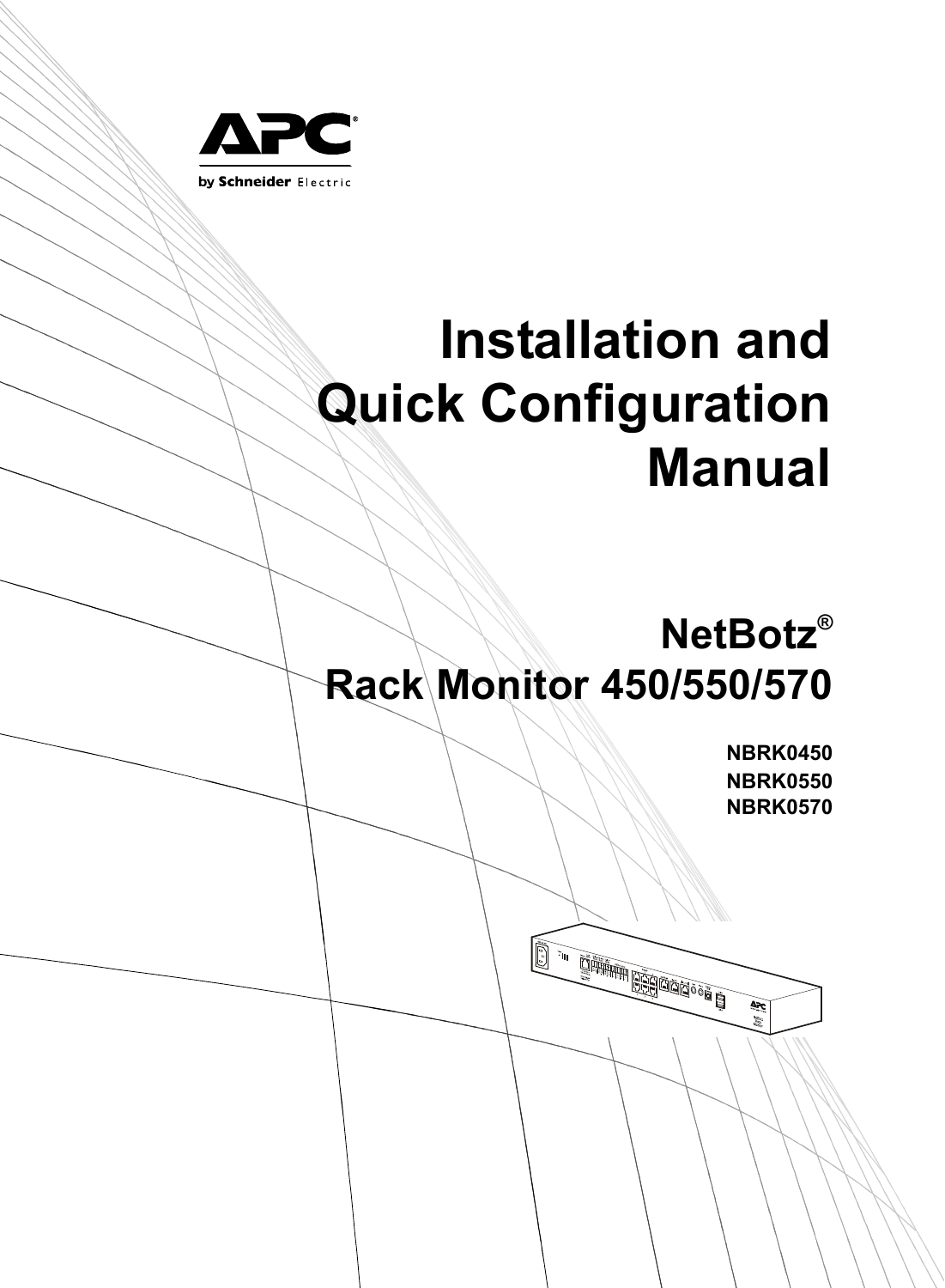

This manual is available in English on the enclosed CD. Dieses Handbuch ist in Deutsch auf der beiliegenden CD-ROM verfügbar. Este manual está disponible en español en el CD-ROM adjunto. Ce manuel est disponible en français sur le CD-ROM ci-inclus. Questo manuale è disponibile in italiano nel CD-ROM allegato. 本マニュアルの日本語版は同梱の CD-ROM からご覧になれます。

O manual em Português está disponível no CD-ROM em anexo. Инструкция по использованию на русском языке прилагается на диске (ср). 您可以从包含的 CD 上获得本手册的中文版本。 동봉된 CD 안에 한국어 매뉴얼이 있습니다 .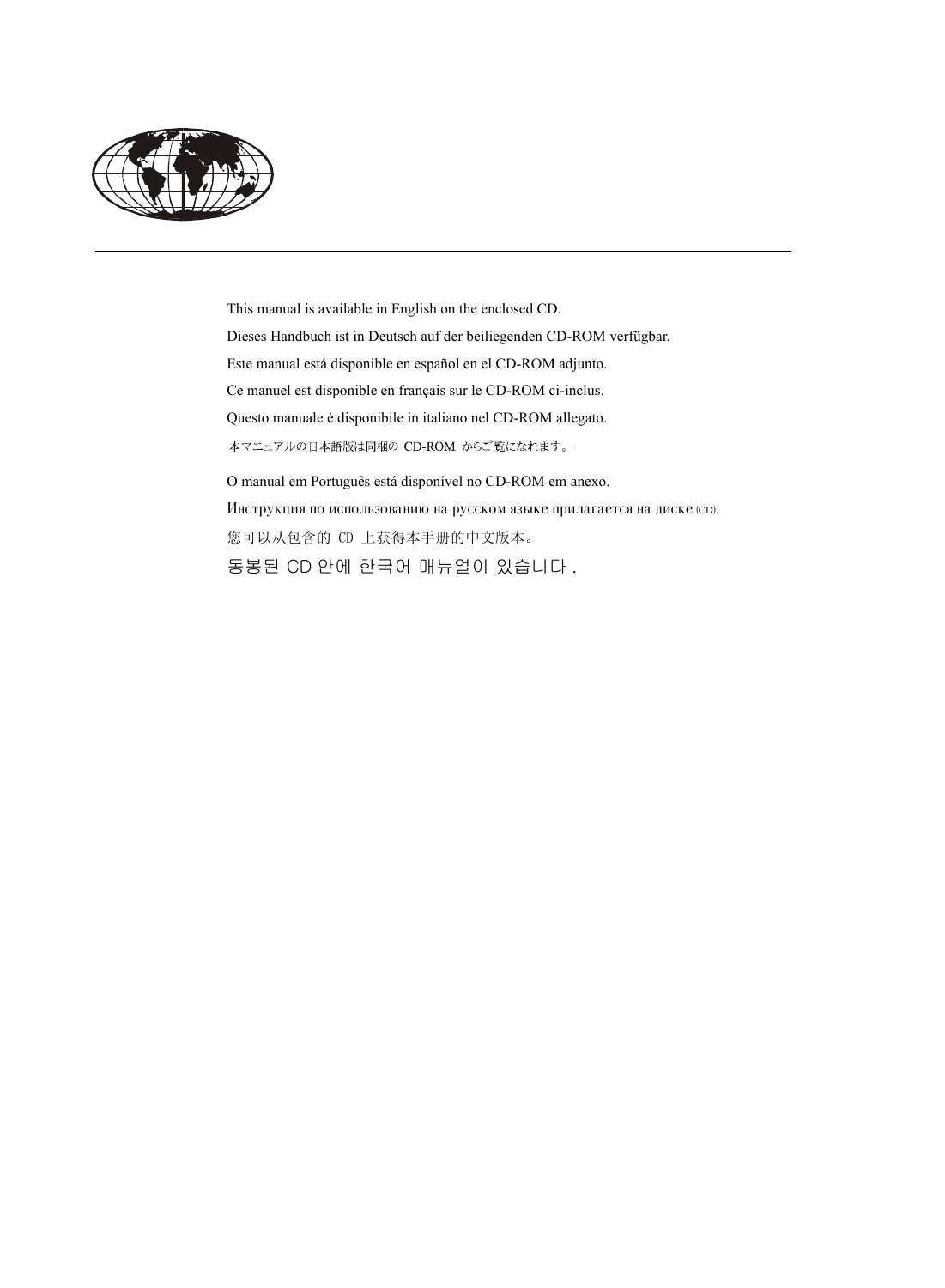### **Contents**

| Connect an Alarm Beacon and Other Optional Devices9                                                            |  |
|----------------------------------------------------------------------------------------------------------------|--|
| Connect Sensors and Sensor Pods to A-Link Ports 10                                                             |  |
|                                                                                                                |  |
| Obtain network settings using DHCP  11<br>Configure network settings using the serial configuration utility 12 |  |
|                                                                                                                |  |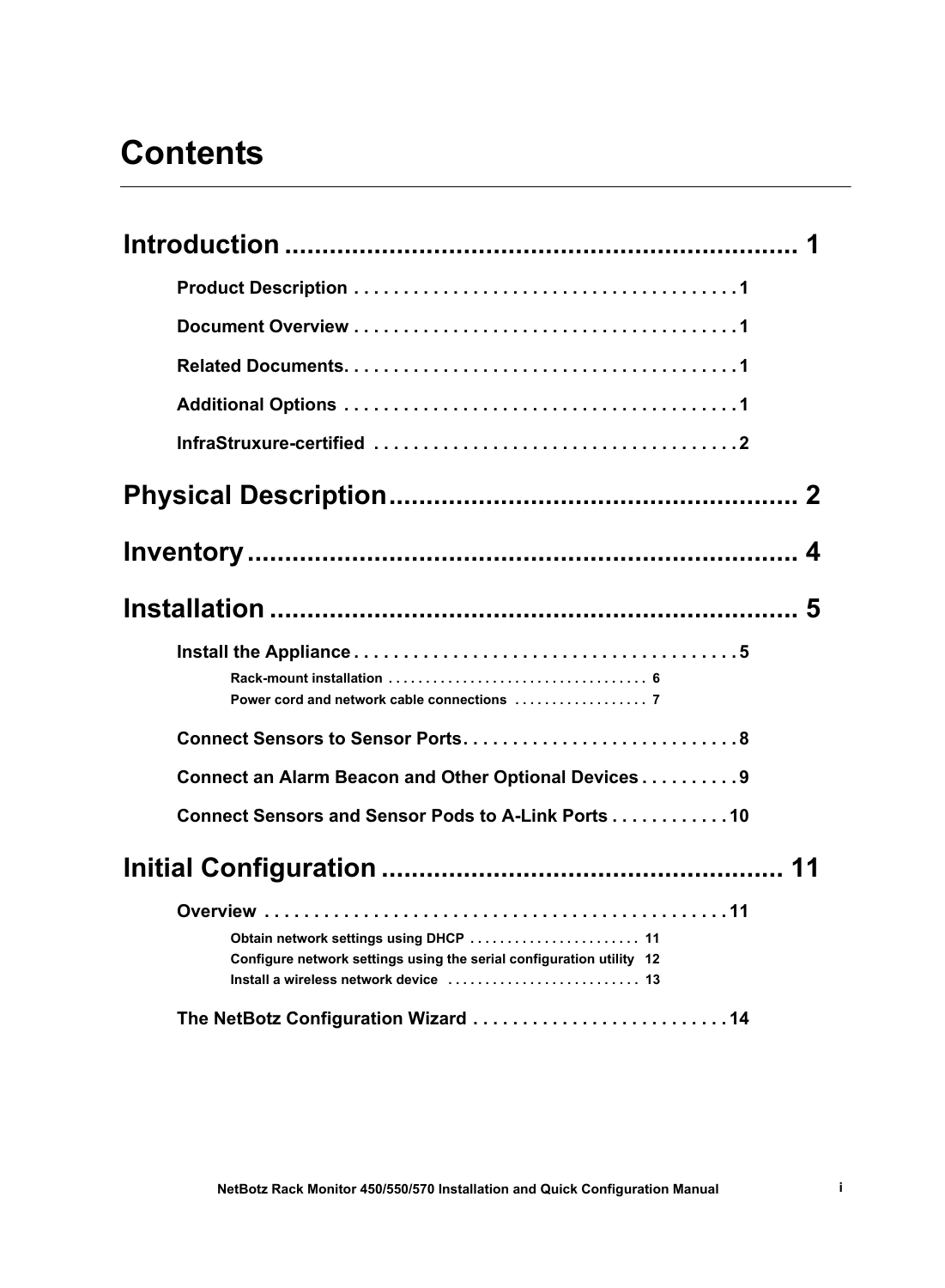| Administrator account user ID and password  14 |    |
|------------------------------------------------|----|
| Root account user ID and password  15          |    |
|                                                |    |
|                                                |    |
|                                                |    |
|                                                |    |
|                                                |    |
|                                                |    |
|                                                | 18 |
|                                                |    |
|                                                |    |
|                                                |    |
|                                                |    |
|                                                |    |
|                                                |    |
|                                                |    |
|                                                |    |
|                                                | 22 |
|                                                |    |
|                                                |    |
|                                                |    |
|                                                | 23 |
|                                                |    |
|                                                |    |
|                                                |    |
|                                                |    |
|                                                |    |
|                                                |    |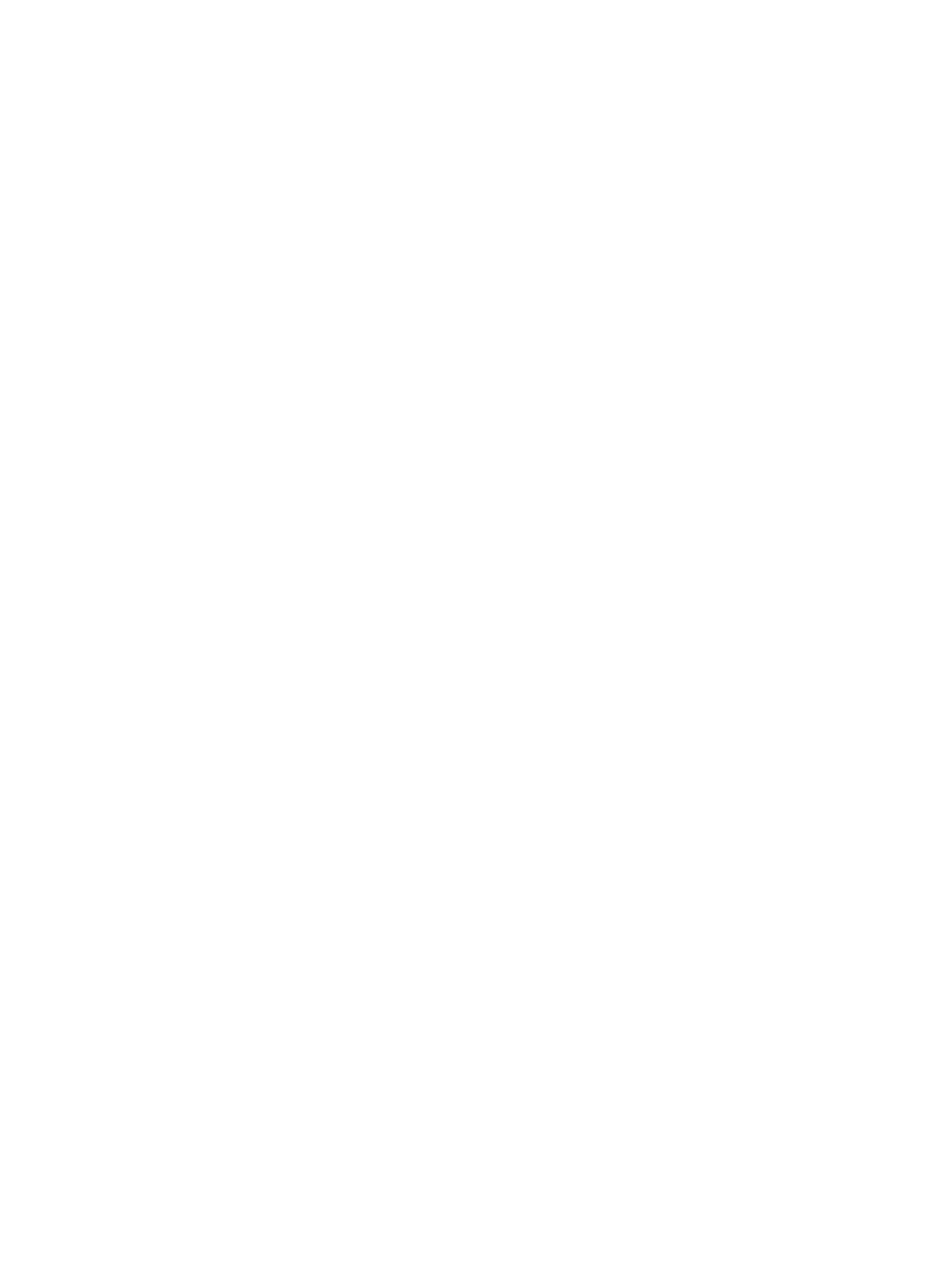## **Introduction**

### **Product Description**

The American Power Conversion (APC®) NetBotz® Rack Monitor 570, Rack Monitor 550 or Rack Monitor 450 functions as the central hardware appliance for a NetBotz security and environmental monitoring system. The rack-mountable appliance includes multiple ports for connecting APC environmental sensors and other third-party sensors. The appliances include additional ports that provide power to or allow control over other devices. With a NetBotz 570, 550, or 450, you can increase the space monitored. With a NetBotz 570 or 550, you can add up to twelve NetBotz sensor pods. With a NetBotz 450, you can add up to two NetBotz sensor pods.

### **Document Overview**

The *NetBotz Rack Monitor 450/550/570 Installation and Quick Configuration Manual* describes how to install a NetBotz Rack Monitor 450, 550, or 570, how to connect devices to the appliances, and how to configure network settings. After performing the configuration procedures in this manual, you can access your system through its software interface, perform additional configuration tasks, and begin monitoring the environment.

### **Related Documents**

Unless otherwise noted, the following documentation is available on the CD provided with the device or on the applicable product page on the APC Web site, **www.apc.com**. To quickly find a product page, enter the product name or part number in the Search field.

*NetBotz Appliance User's Guide* – Includes all details for using, managing, and configuring a NetBotz system with one of the following appliances: NetBotz Room Monitor 355 (NBWL0355, NBWL0356), NetBotz Rack Monitor 450 (NBRK0450), NetBotz Room Monitor 455 (NBWL0455, NBWL0456), NetBotz Rack Monitor 550 (NBRK0550), or NetBotz Rack Monitor 570 (NBRK0570).

### <span id="page-6-0"></span>**Additional Options**

The following options are available for the appliance. For more information about any of the options, contact your APC representative or the distributor from whom you purchased your APC product.

- NetBotz Camera Pod 160 (NBPD0160)
- NetBotz Rack Sensor Pod 150 (NBPD0150)
- NetBotz Room Sensor Pod 155 (NBPD0155)
- Temperature Sensor (AP9335T)
- Temperature/Humidity Sensor (AP9335TH)
- Temperature Sensor with Digital Display (AP9520T)
- Temperature/Humidity Sensor with Digital Display (AP9520TH)
- Alarm Beacon (AP9324)
- NetBotz Spot Fluid Sensor (NBES0301)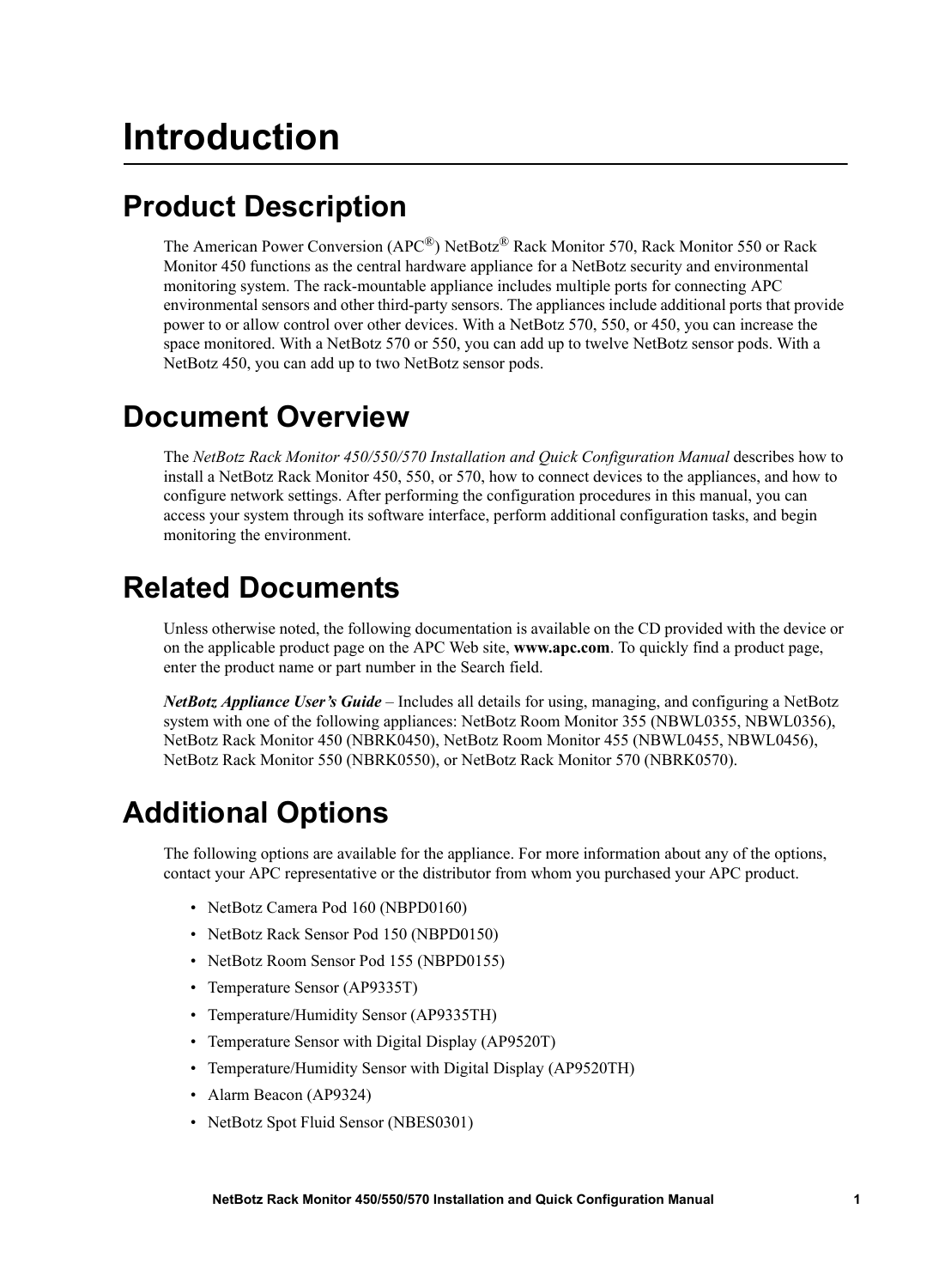- NetBotz Door Switch Sensor for Rooms or Third Party Racks (NBES0302)
- NetBotz Door Switch Sensor for APC Racks (NBES0303)
- NetBotz Dry Contact Cable (NBES0304)
- NetBotz 0-5 V Sensor Cable (NBES0305)
- NetBotz Vibration Sensor (NBES0306)
- NetBotz Smoke Sensor (NBES0307)
- NetBotz Rope Leak Sensor (NBES0308)
- NetBotz Rope Leak Extension (NBES0309)
- NetBotz USB-to-Serial Cable (NBAC0226)
- Power Supply 100-230 VAC/24 VDC (AP9505i)
- NetBotz Sensor Pod 120 (NBPD0122)
- NetBotz Camera Pod 120 (NBPD0121)

### **InfraStruxure-certified**

This product is certified for use in APC InfraStruxure® systems.

## **Physical Description**



|   | <b>Item</b>       | <b>Description</b>                                                                                   |
|---|-------------------|------------------------------------------------------------------------------------------------------|
|   | AC line inlet     | Provides for the input power connection; see "Specifications" on page 23 for voltage<br>information. |
|   | Reset switch      | Resets the appliance.                                                                                |
| € | Port activity LED | Flashes green when the RS485 port is receiving. Only available on the NBRK0570<br>appliance.         |
|   | RS485 port        | For future use. Only available on the NBRK0570 appliance.                                            |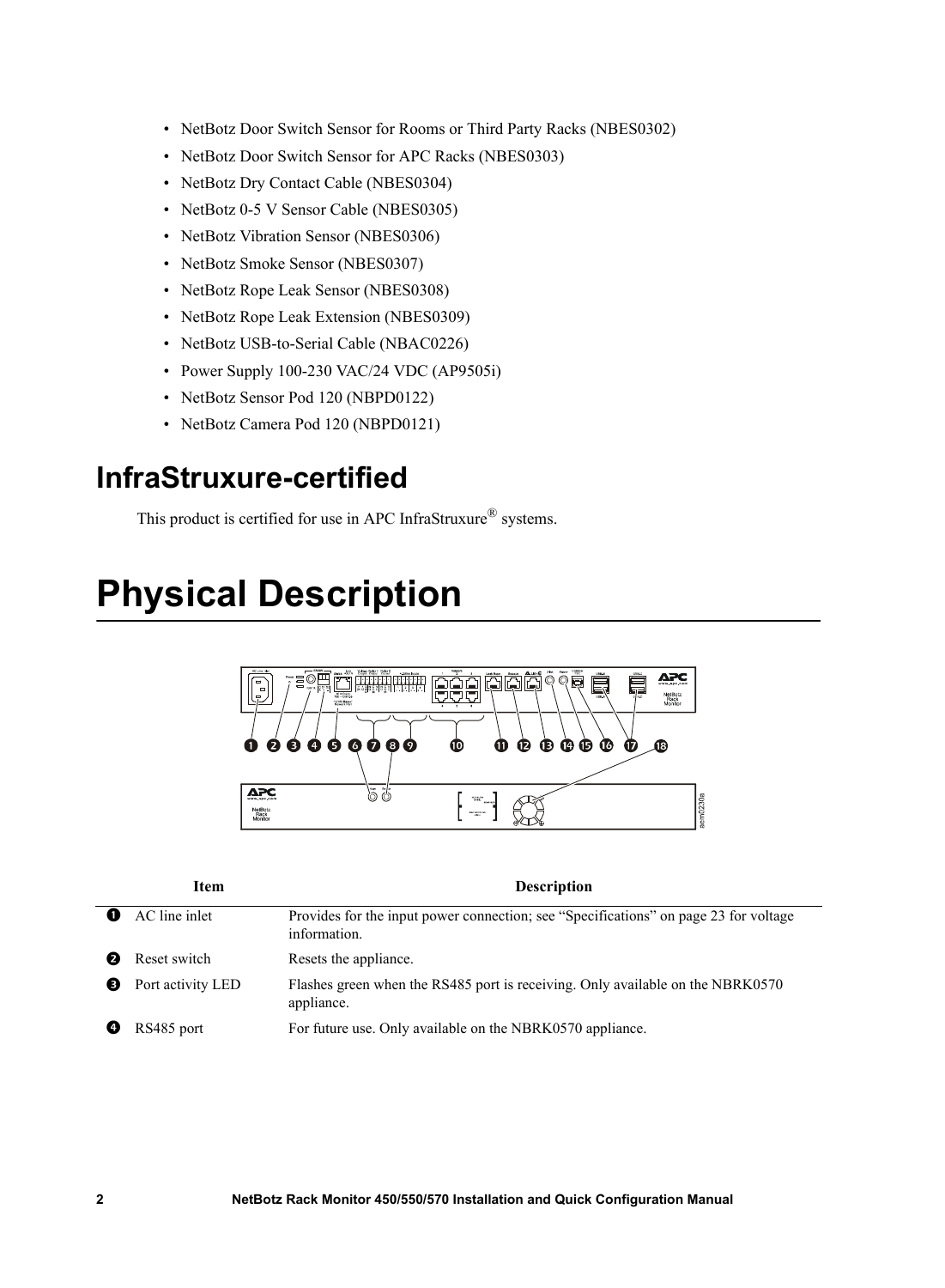|   | Item                                    | <b>Description</b>                                                                                                                                                                                                                                                                                                                                                                                                                           |
|---|-----------------------------------------|----------------------------------------------------------------------------------------------------------------------------------------------------------------------------------------------------------------------------------------------------------------------------------------------------------------------------------------------------------------------------------------------------------------------------------------------|
| Θ | Port                                    | 10/100 Base-T Network Provides for a 10/100 Base-T network connection. Status and link LEDs indicate network<br>traffic:<br>• Status LED—blinks orange and green at start-up; indicates the status of the network<br>connection (solid green—IP address established; blinking green—attempting to obtain<br>an IP address).<br>• Link LED—blinks to indicate network traffic (green—connected at 10 Mbps; orange—<br>connected at 100 Mbps). |
| Ø | Alert LED                               | Indicates the alert status of the system. When more than one alert exists, the most severe<br>will be indicated.<br>• Flashing once every eight seconds—Informational<br>• Flashing once every four seconds—Warning<br>• Flashing once every two seconds-Error<br>• Flashing once every second—Critical<br>• Flashing twice per second—Failure                                                                                               |
| ❼ | Voltage Output                          | Provides 12 VDC or 24 VDC (75 mA) to one connected device.                                                                                                                                                                                                                                                                                                                                                                                   |
|   | Relay Output Ports 1, 2                 | Used for connecting relay-controlled external devices. Provides 24 VDC (100mA) each.                                                                                                                                                                                                                                                                                                                                                         |
| ❸ | Power LED                               | Indicates whether the unit is receiving power (green—receiving power; dark—not<br>receiving power).                                                                                                                                                                                                                                                                                                                                          |
| Ø | 4-20 mA Inputs                          | Provides 24 VDC for connecting third-party sensors with an input current range from 4 to<br>20 mA.                                                                                                                                                                                                                                                                                                                                           |
| ◍ | Sensor ports                            | Used for connecting APC sensors, third-party dry-contact sensors, and standard third-<br>party 0-5 V sensors. (See "Additional Options" on page 1 for details on APC sensor<br>options.) Third-party dry-contact state sensors require the NetBotz Dry Contact Cable<br>(NBES0304). Standard third-party 0-5 V sensors require the NetBotz 0-5 V Sensor Cable<br>(NBES0305). NBRK0450/550 - 5/24 VDC (50mA). NBRK0570 - 5/24 VDC (200mA).    |
| ⊕ | Leak Rope port                          | Used for connecting a NetBotz Rope Leak Sensor (NBES0308)                                                                                                                                                                                                                                                                                                                                                                                    |
| ℗ | Beacon port                             | Used for connecting an Alarm Beacon (AP9324).                                                                                                                                                                                                                                                                                                                                                                                                |
| ® | A-Link port                             | Used for cascading NetBotz sensor pods and temperature and humidity sensors with<br>digital displays. Provides communications and power to the connected devices over<br>standard CAT-5 cabling with straight-through wiring. For details, see "Connect Sensors<br>and Sensor Pods to A-Link Ports" on page 10.                                                                                                                              |
| Ø | Alert LED                               | Same as item 4 above.                                                                                                                                                                                                                                                                                                                                                                                                                        |
| œ | Power LED                               | Indicates whether the unit is receiving power (green—receiving power;<br>dark-not receiving power).                                                                                                                                                                                                                                                                                                                                          |
| ඟ | Console Port                            | Used to connect a console to the appliance. Enable the USB-to-serial converter support<br>(FTDI) in your operating system.                                                                                                                                                                                                                                                                                                                   |
| ⊕ | USB Type A ports<br>$(2 \text{ or } 4)$ | Used to connect USB devices to the appliance. The NBRK0550 and NBRK0450 have<br>two USB ports, while the NBRK0570 has four.                                                                                                                                                                                                                                                                                                                  |
| ⊕ | Exhaust fan                             | Exhausts hot air from the NBRK0570. Not present on the NBRK550 or NBRK450.                                                                                                                                                                                                                                                                                                                                                                   |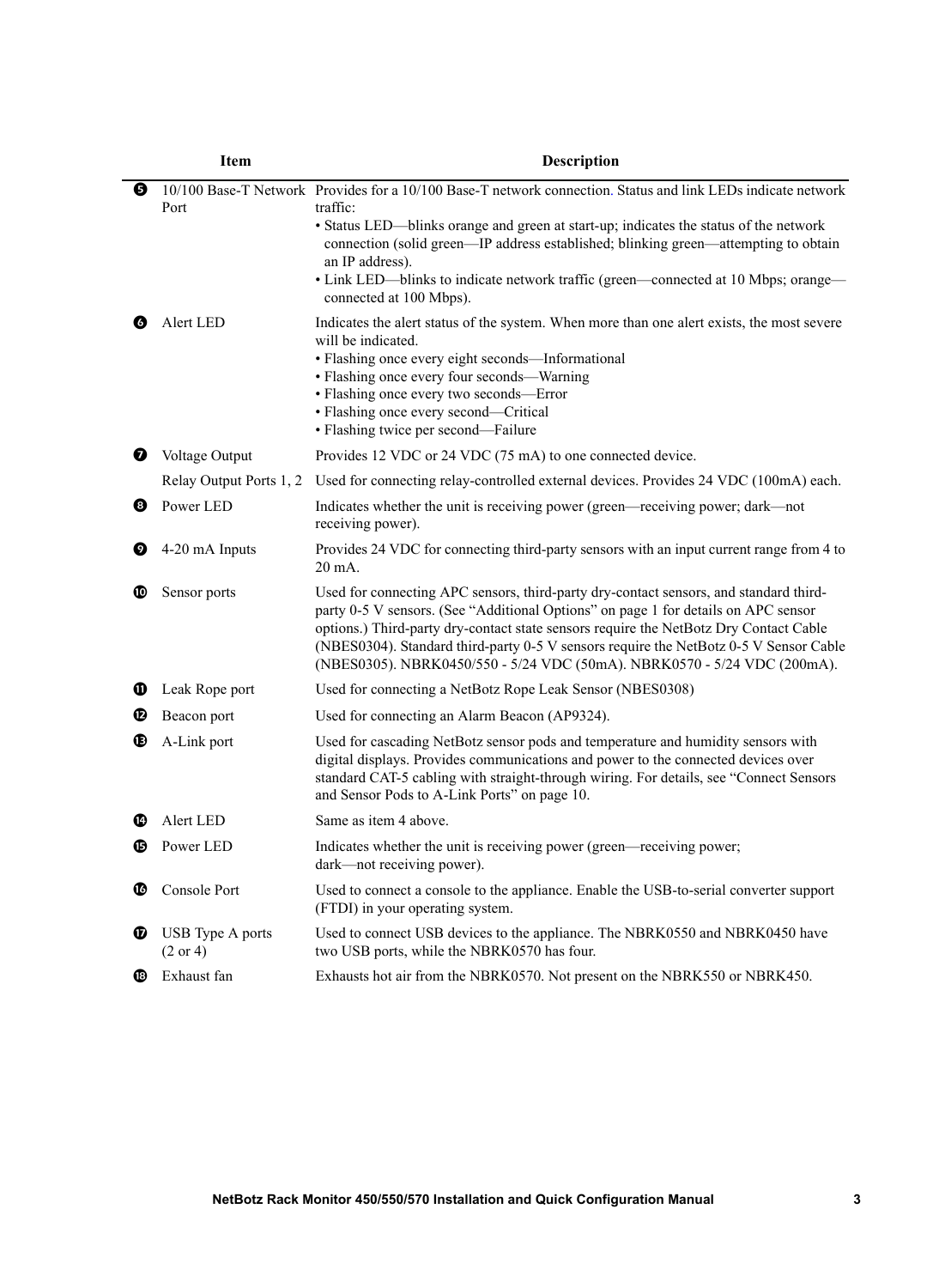## **Inventory**

Inspect the contents of the package to ensure that the parts included match those shown below. Report missing or damaged contents to APC or your APC reseller. However, if damage was due to shipping, immediately report the damage to the shipping agent.



The shipping and packaging materials are recyclable. Please save them for later use or dispose of them appropriately.



#### **Item Description**

- NetBotz Rack Monitor 450, Rack Monitor 550 or Rack Monitor 570
- **2** Brackets for a standard 19-in rack
- $\bullet$  M4 x 8 Phillips flat-head screws
- **O** Power cord retainer bracket
- **8** 8-position terminal block plug
- **9**-position terminal block plug
- $\bullet$  203-mm (8-in) tie wraps
- *NetBotz Appliance Utility CD*
- 203-mm (8-in) hook and loop cable strap
- $\Phi$  1.8-m (6-ft) IEC-320-C13 to IEC-320-C14 power cord
- $\Phi$  1.8-m (6-ft) NEMA 5-15P to IEC-320-C13 power cord
- $\Phi$  5-m (16.4-ft) USB cable
- **3**-position terminal block plug Temperature/Humidity Sensor (AP9335TH)—not shown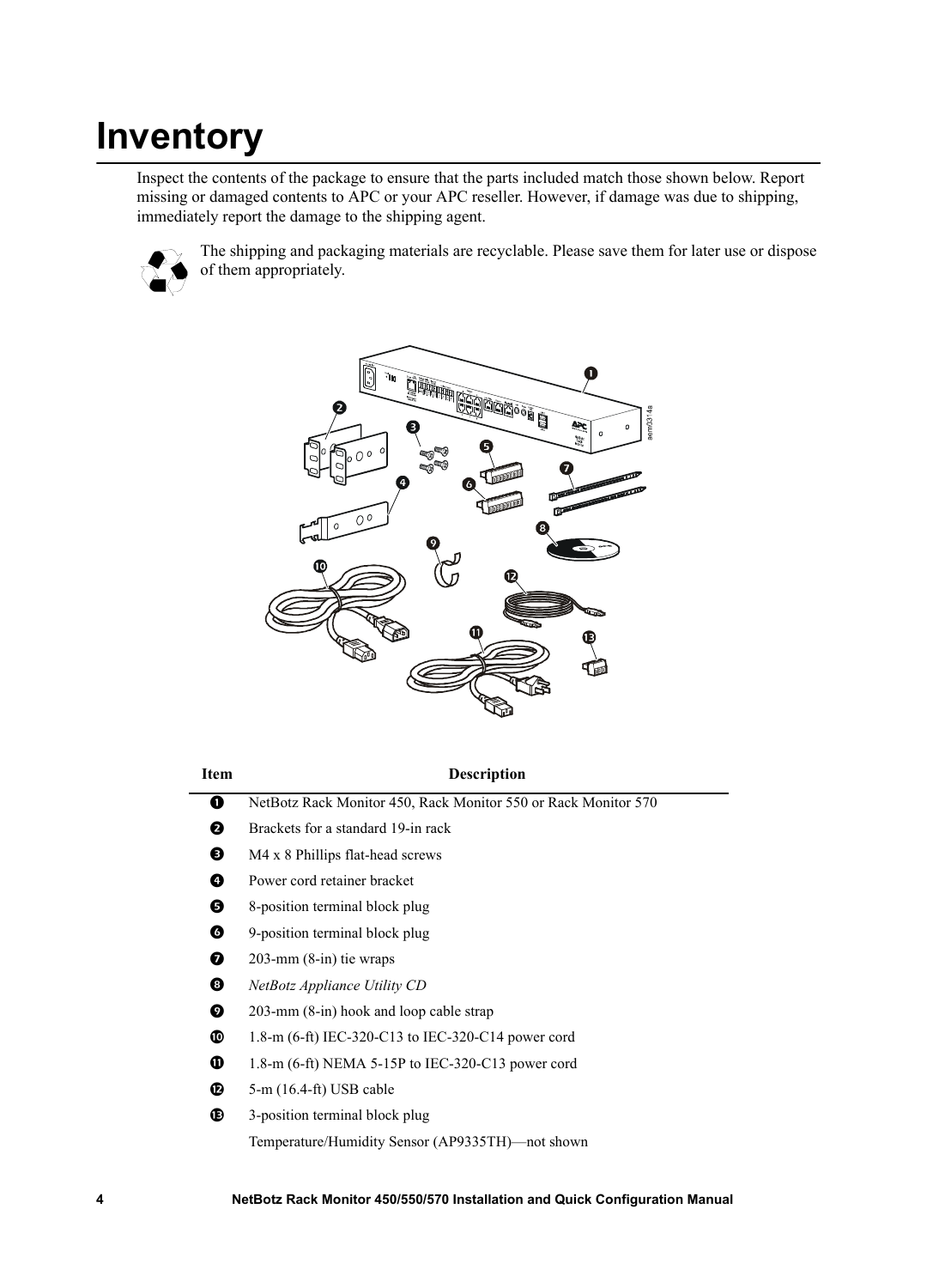## **Installation**

### **Install the Appliance**

Install the appliance in the front or the rear of the rack or enclosure using the rack-mount procedure, which requires 1 U of rack space. When installing the appliance, take into consideration the following:



**Caution:** Only connect approved devices to ports on the appliance as directed in this manual. Plugging in other devices may result in equipment damage.



**Note:** Install the appliance in an environment compatible with the maximum ambient temperature (Tma) specified in ["Specifications" on page 23](#page-28-0). Appliances installed in a closed or multi-unit rack assembly can experience a greater operating ambient temperature than the ambient room temperature.



**Note:** Install the appliance in a way that allows sufficient airflow for safe operation.



**Note:** When you install the appliance in the rack, be sure that you do not create a hazardous condition due to uneven mechanical loading. For example, do not use the appliance as a shelf.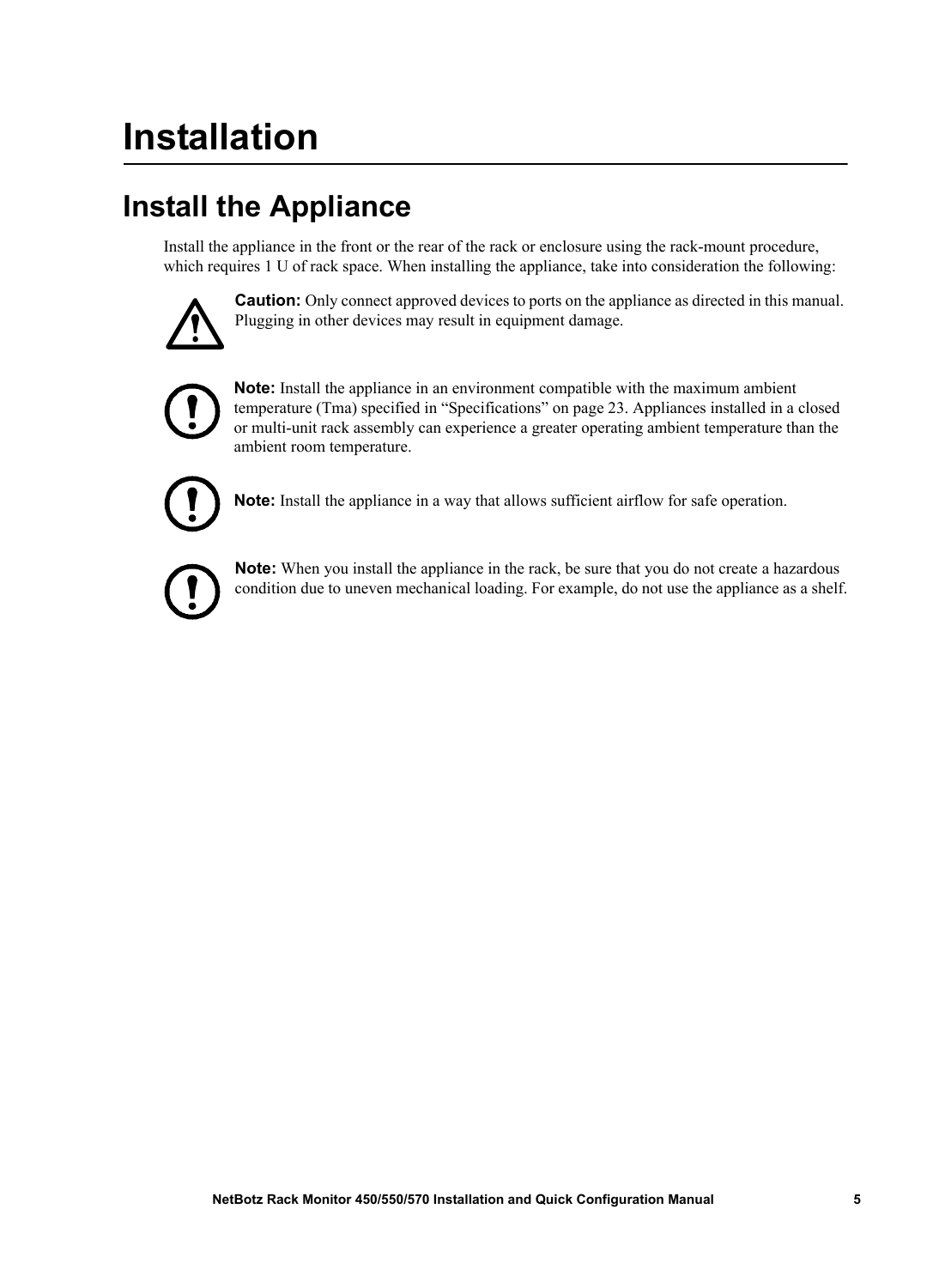#### **Rack-mount installation**

1. Choose a location for the appliance in the front or rear of the rack. The appliance occupies one U-space. A notched hole or a number on the rack vertical rail denotes the middle of a U-space.



**Caution:** To avoid equipment damage, use only the hardware provided when installing the brackets.

2. Install the brackets  $(②$  and  $③$ ), including the power cord retainer bracket, on the end nearest the AC Line Inlet.



**B** Power cord retainer bracket

3. Secure the appliance to the rack, using cage nuts and screws (provided with the rack).

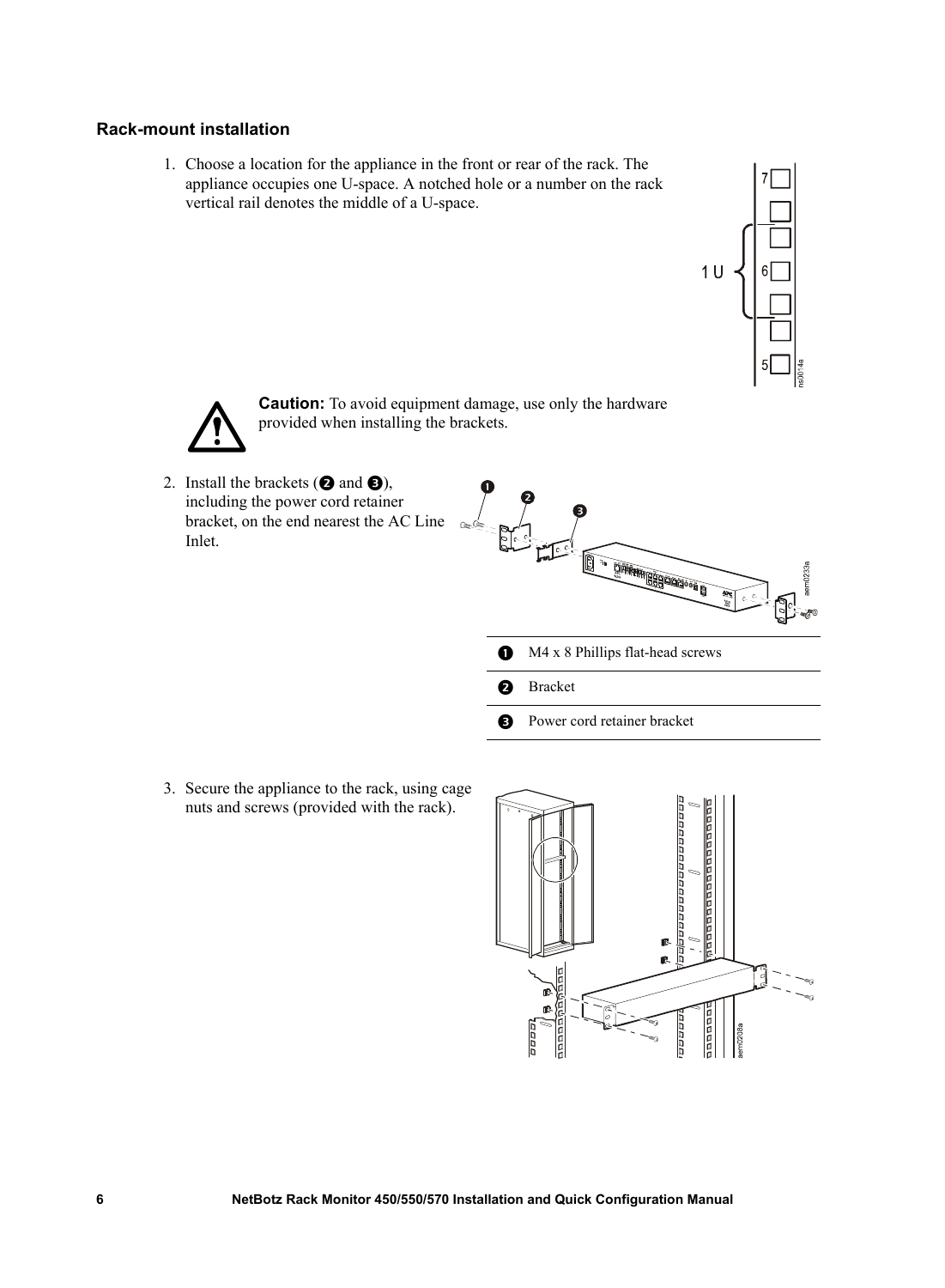#### **Power cord and network cable connections**



**Caution:** Before you energize the appliance, review the electrical specifications on [page 23](#page-28-0) to avoid overloading the circuit.

**Caution:** Make sure you properly ground the appliance by plugging the power cord directly into a wall outlet or by verifying the ground path if using a power strip.



**Note:** The power cords provided are to be used only with APC NetBotz products.

- 1. Connect the appropriate power cord to the AC Line Inlet of the appliance.
- 2. Secure the power cord to the power cord retainer bracket using the tie wraps.
- 3. Connect a network cable to the 10/100 Base-T Network Port on the appliance.
- 4. Plug the power cord into a power source.
- 5. Use the hook and loop cable strap to secure the cables.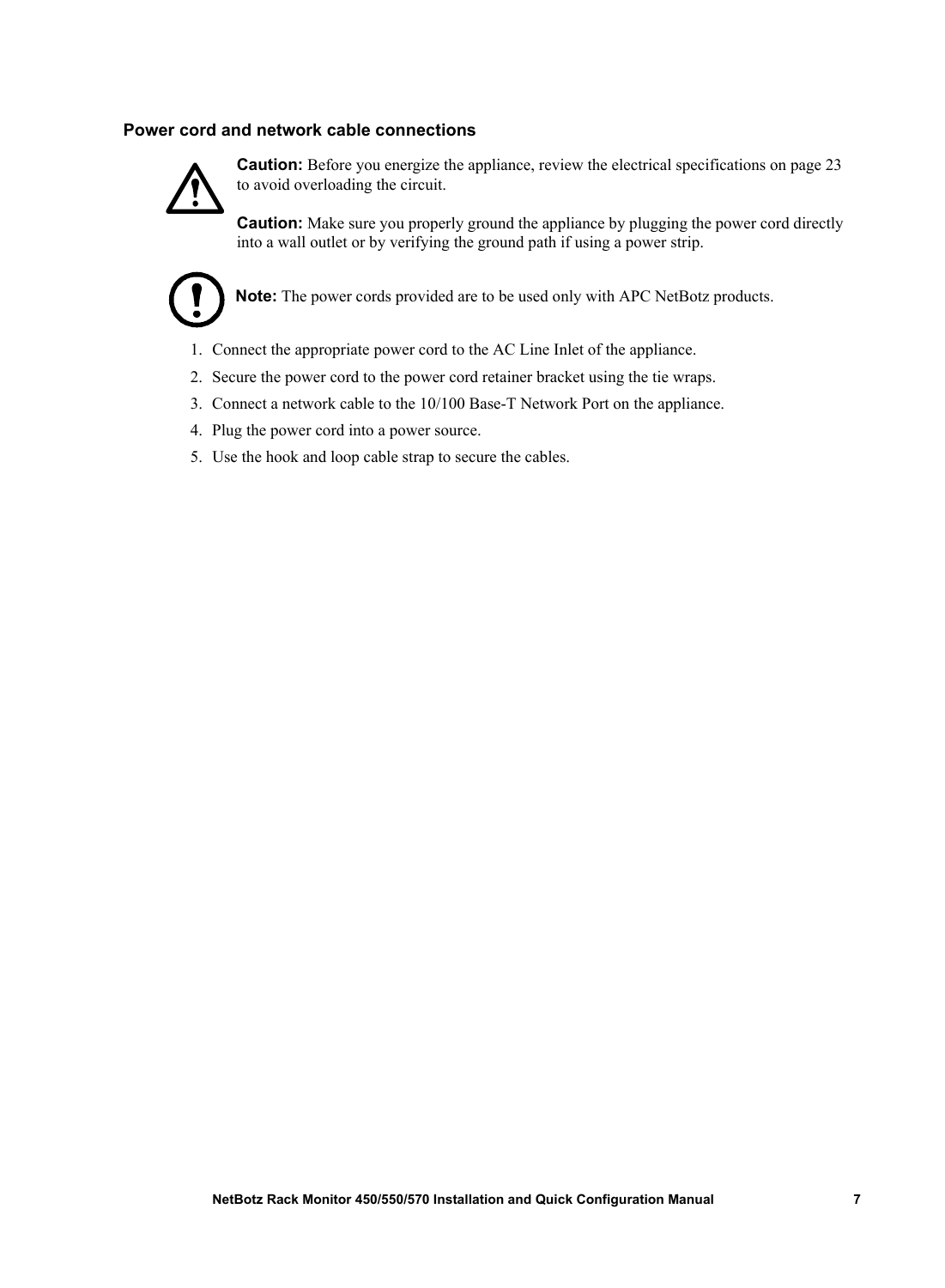### **Connect Sensors to Sensor Ports**

This procedure applies to the following sensors, which are supported by the appliance and connect to the sensor ports:

- Temperature Sensor (AP9335T)
- Temperature/Humidity Sensor (AP9335TH)
- NetBotz Vibration Sensor (NBES0306)
- NetBotz Smoke Sensor (NBES0307)
- NetBotz Spot Fluid Sensor (NBES0301)
- NetBotz 0-5 V Sensor Cable (NBES0305)
- NetBotz Door Switch Sensor for APC Racks (NBES0303)
- NetBotz Door Switch Sensor for Rooms or Third Party Racks (NBES0302)
- NetBotz Dry Contact Cable (NBES0304)

 For sensors that connect to A-Link ports (Temperature Sensors with Digital Display [AP9520T] and Temperature/Humidity Sensors with Digital Display [AP9520TH]), see ["Connect Sensors and Sensor Pods to A-Link Ports" on page 10.](#page-15-0)

Connect APC and third-party sensors to the six sensor ports labeled **Sensors** on the appliance.

- Third-party dry contact sensors require the NetBotz Dry Contact Cable (NBES0304). To connect a sensor to the cable, follow the instructions provided with the sensor and the instructions provided with the cable.
- Standard third-party 0-5 V sensors require the NetBotz 0-5 V Sensor Cable (NBES0305). To connect a sensor to the cable, follow the instructions provided with the sensor and the instructions provided with the cable.
- If a sensor cable is not long enough, use an RJ-45 coupling (provided with some sensors) and standard CAT-5 cabling to extend the cable up to 15 m (50 ft) for a Temperature/Humidity Sensor (AP9335TH) or a Temperature Sensor (AP9335T) and up to 30.5 m (100 ft) for all other supported sensors.

Below is a list of the different pod/sensor types and the number of devices each appliance can support.:

| <b>Pod/Sensor Type</b>                                      | <b>Rack Monitor 570</b> | <b>Rack Monitor 550</b> | <b>Rack Monitor 450</b> |  |
|-------------------------------------------------------------|-------------------------|-------------------------|-------------------------|--|
| Camera Pod 160                                              |                         |                         |                         |  |
| Camera Pod 120                                              | total of 4 pods         | total of 4 pods*        | total of 2 pods         |  |
| CCTV Adapter Pod 120                                        |                         |                         |                         |  |
| Sensor Pod 150                                              |                         |                         |                         |  |
| Sensor Pod 155                                              | total of 12 pods        |                         |                         |  |
| Sensor Pod 120                                              |                         | total of 12 pods        | total of 2 pods         |  |
| 4-20 mA Input Pod 120                                       |                         |                         |                         |  |
| Smoke Sensor                                                | $\mathfrak{D}$          | $\overline{2}$          | 2                       |  |
| AP9520 Temp/Humidity<br>Probe (A-Link)                      | 8                       | 8                       | 8                       |  |
| * Installing four camera pods requires an external USB hub. |                         |                         |                         |  |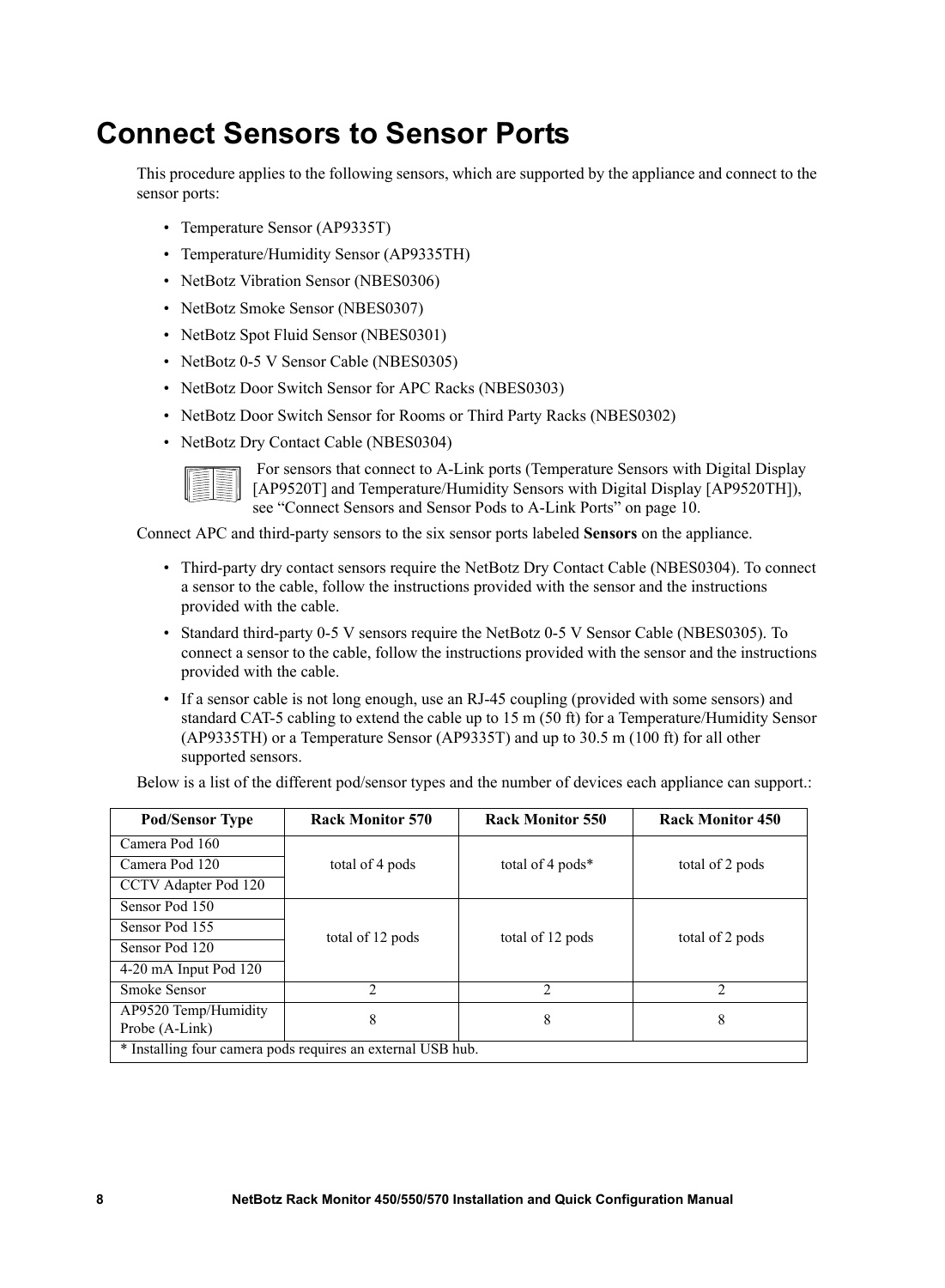### **Connect an Alarm Beacon and Other Optional Devices**

- 1. Install an alarm beacon:
	- Install the alarm beacon in a visible position either on the roof of the rack or inside the rack.
	- Route the alarm beacon cable to the appliance. The alarm beacon cable may be extended to a maximum of 100 m (328 ft), using RJ-45 couplings and standard CAT-5 cables.
	- Connect the cable to the Alarm Beacon port.
- 2. Connect one device to the Voltage Output.



**Caution:** Relay Outputs can only be connected to Class 2 circuits.

 $\geq$ 

 $em0061a$ 

- 3. Connect up to two devices to the Relay Outputs.
- 4. Connect a NetBotz Rope Leak Sensor to the Leak Rope port.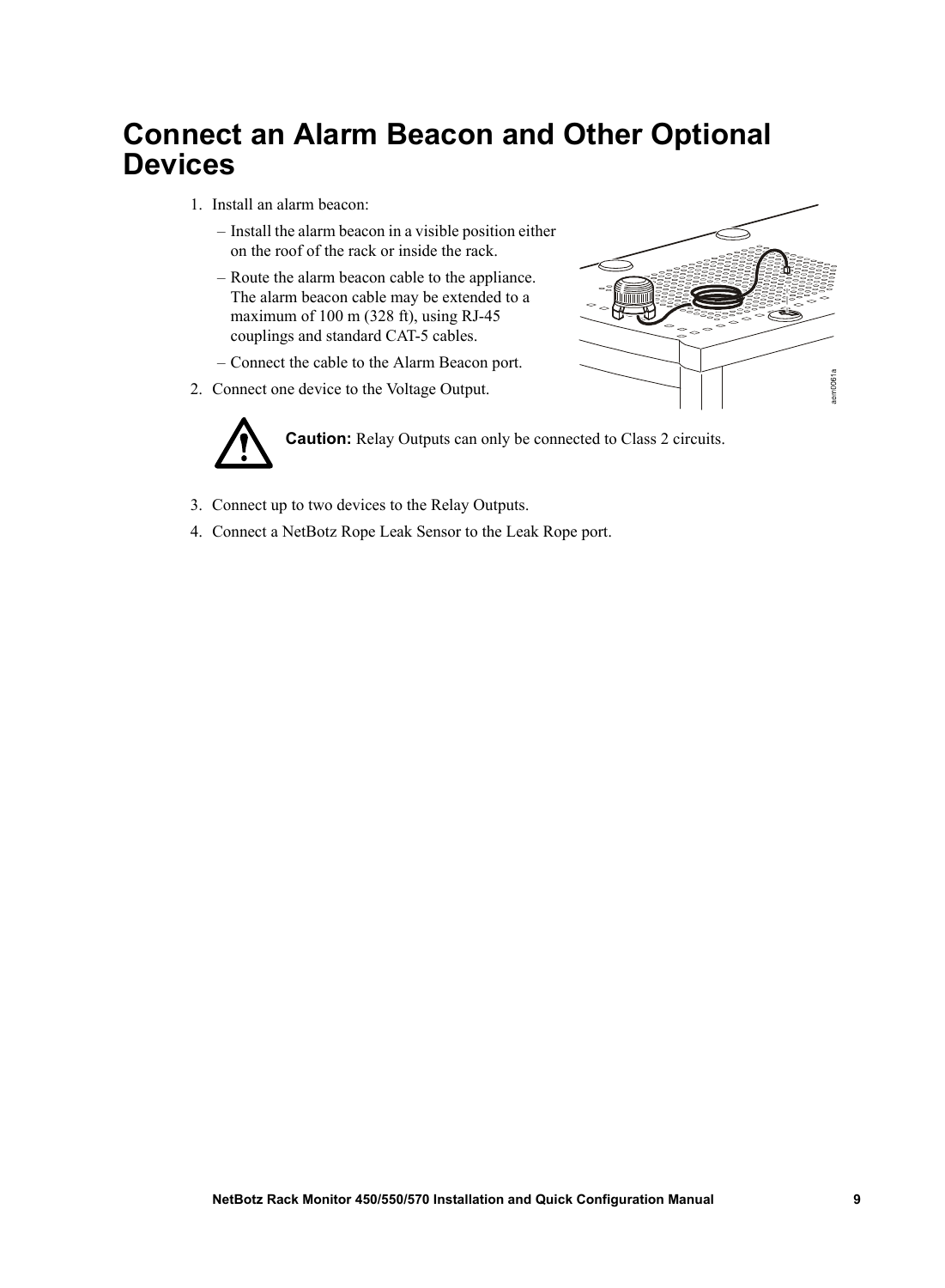### <span id="page-15-0"></span>**Connect Sensors and Sensor Pods to A-Link Ports**

With a NetBotz 550 or NetBotz 570, you can cascade up to a combined total of twelve NetBotz Rack Sensor Pod 150s (NBPD0150) and NetBotz Room Sensor Pod 155s (NBPD0155) plus up to a combined total of eight Temperature Sensors with Digital Display (AP9520T) and Temperature/Humidity Sensors with Digital Display (AP9520TH).

With a NetBotz 450, you can cascade up to a combined total of two NetBotz Rack Sensor Pod 150s (NBPD0150) and NetBotz Room Sensor Pod 155s (NBPD0155), plus up to a combined total of eight Temperature Sensors with Digital Display (AP9520T) and Temperature/Humidity Sensors with Digital Display (AP9520TH).

You cannot cascade appliances. Use one appliance per system. A-Link is an APC proprietary CAN (Controller Area Network) bus. Devices compatible with A-Link are not Ethernet devices and cannot coexist on an Ethernet bus with other networking devices, such as hubs and switches.

Before performing this procedure, follow the installation instructions provided with the devices you are cascading. Also, if you cascade more than ten sensor pods, be sure you have a supplemental power supply (Power Supply 100-230 VAC/24 VDC—AP9505i) to connect to your system as directed in this procedure. The NetBotz 570 does not require an external power supply.

- 1. Connect sensors and sensor pods to the appliance as shown.
	- Use CAT-5 (or equivalent) Ethernet patch cables ( $\bullet$ ). **Caution: Do not use crossover cables.**
	- Connect to **in** and **out** ports as shown.
	- The maximum combined length of all A-Link cables must not exceed 1000 m (3,280 ft).
- 2. Plug an A-Link terminator into the unused A-Link port  $(\bigcirc$ .





**Caution:** The first time a sensor pod receives power, it obtains a unique identification address for communication over the A-Link bus. To avoid communication problems, you must complete steps 1 and 2 before you connect a supplemental power supply.

3. With a Rack Monitor 450 or 550, if you have cascaded ten or more devices, connect one supplemental power supply (AP9505i) to the 24 VDC Input jack of the Rack Sensor Pod 150 or the Room Sensor Pod 155 in or closest to the eleventh position.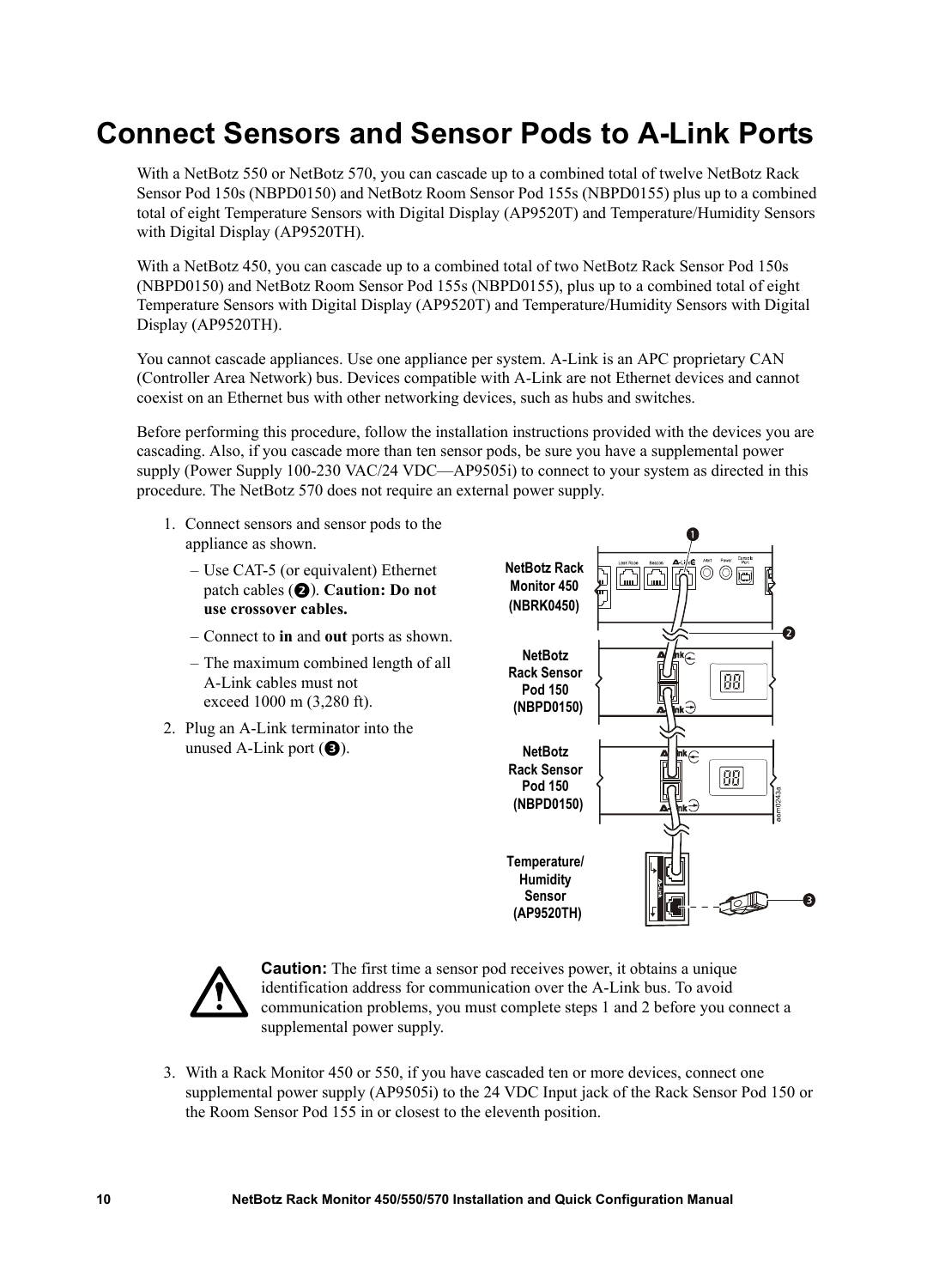## **Initial Configuration**



**Note:** Disregard the procedures in this section if you have an APC InfraStruxure Central server as part of your system. See the documentation for your InfraStruxure device for more information.

### **Overview**

You must configure the following TCP/IP settings before the appliance can operate on a network:

- IP address of the appliance
- Subnet mask
- Default gateway

**Note:** If a default gateway is unavailable, use the IP address of a computer that is located on the same subnet as the appliance and that is usually running. The appliance uses the default gateway to test the network when traffic is very light.

#### **Obtain network settings using DHCP**

By default, your appliance obtains its network settings using DHCP. When you connect the appliance to your network and apply power to the unit, it automatically attempts to contact a DHCP server. The appliance waits 30 seconds for a response. If the DHCP server is configured to provide a hostname, the appliance requests either its configured hostname or 'netbotz*xxxxxx*' (where *xxxxxx* is the last 6 digits of the MAC address of the appliance) as a hostname associated with the IP address granted by the DHCP server. This enables you to use a Web browser to connect to the appliance using the address **http://netbotz***xxxxxx* without any additional configuration. The appliance also requests DNS server addresses, a DNS domain, SMTP server addresses, and NTP server addresses from the DHCP server.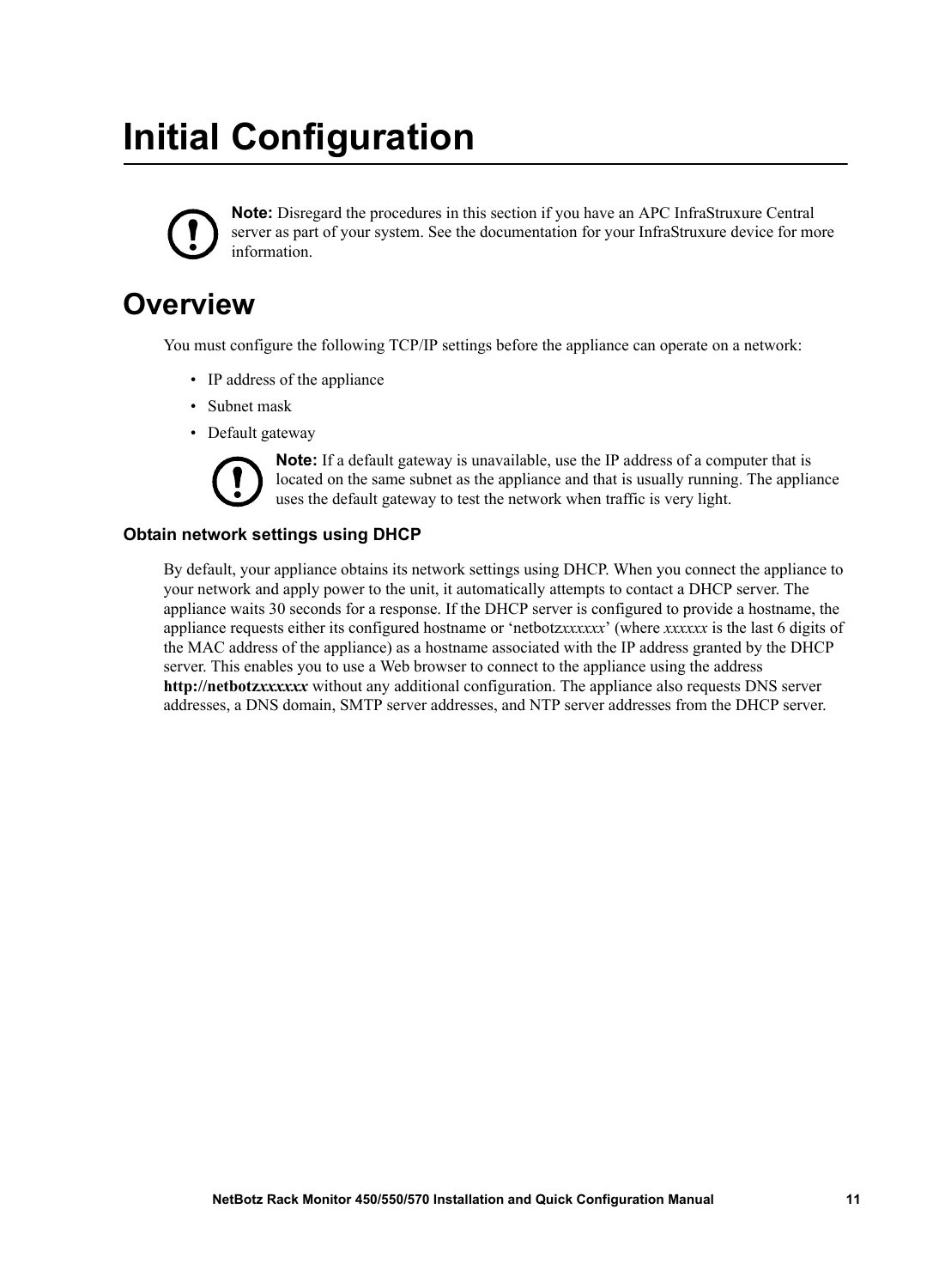**Install the serial configuration utility and other programs.** The NetBotz Serial Configuration Utility is a Java<sup>®</sup>-based application that configures the network settings on your NetBotz appliance. Use the *NetBotz Appliance Utility CD* to install the Serial Configuration Utility (Windows systems only), as well as the Advanced View (the monitoring and management console for your NetBotz appliance) and the Java Runtime Environment (JRE) on your system.

**Note:** The Java Runtime Environment used by the Advanced View application is always installed, regardless of whether the installation target already has a suitable JRE installed.

- **Microsoft® Windows® Systems**: To install the applications and the JRE on a computer running Windows XP SP1 or SP2, or Windows 2000, place the *NetBotz Appliance Utility CD* in the CD drive of the computer that you will use to configure and manage your appliance. The NetBotz Installer starts automatically. If you have disabled Autorun on your computer, click **Start > Run**, type  $x:\a \vee \text{windows}\in \text{R}$ . exe in the **Open** field (where *x* is the drive letter assigned to your CD drive) and click **OK**. Follow the prompts to complete the installation of your software.
- Linux Systems: To install the applications and the JRE on a computer running Red Hat<sup>®</sup> Enterprise Linux® 4 or Fedora™ Core 4 or later, place the *NetBotz Appliance Utility CD* in the CD drive of the computer that you will use to configure and manage your NetBotz appliance. Mount the drive if necessary. Run install.bin from the Linux subdirectory on the CD. For example, if you are using Linux and you mounted the CD drive as /mnt/cdrom, execute the following command:

sh /mnt/cdrom/linux/install.bin

Follow the prompts to complete the installation of your software.

#### **Configure network settings using the serial configuration utility**

To configure your appliance using the Serial Configuration Utility:

- 1. Click **Start > Programs > NetBotz > Serial Configuration > Serial Configuration Utility** to start the Serial Configuration Utility.
- 2. Connect one end of a USB cable to your computer and the other end of the cable to the Console port on the NetBotz appliance.
- 3. Plug the power cord provided with your NetBotz appliance into a wall outlet, and then connect it to the AC line inlet.



The green Power LED illuminates immediately after you apply power to the appliance. The unit can take up to two minutes to initialize, depending on appliance configuration. The red Alert LED illuminates when the appliance detects an alert condition. Click **Next** to continue.

4. The Serial Configuration Utility automatically scans your system COM ports to determine if a NetBotz appliance is connected to the network. If a NetBotz appliance is discovered, the appliance is listed in the Device column of the window. Select the radio button for the appliance to configure and click **Next** to continue.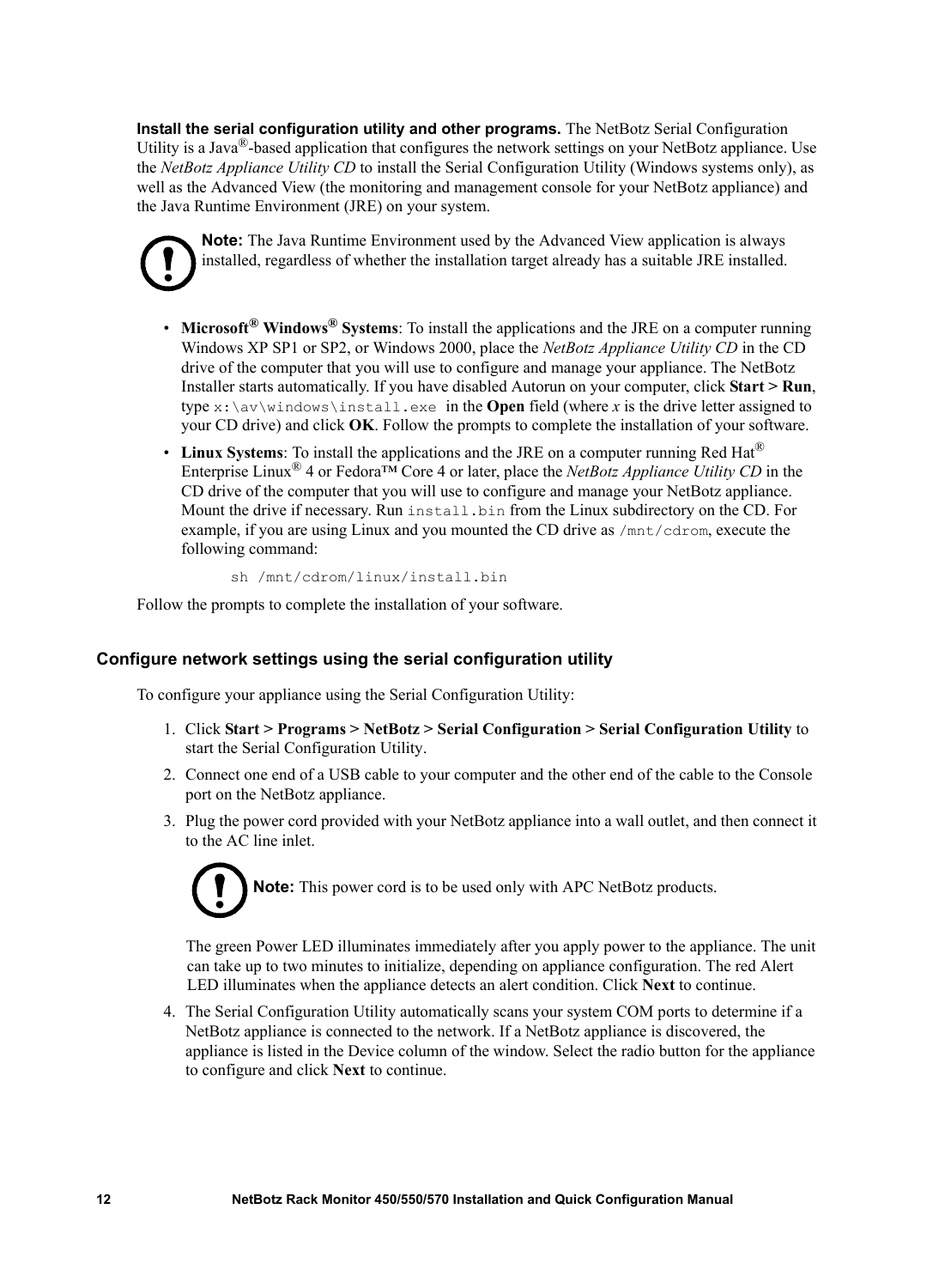

**Note:** If the COM port associated with the port to which your USB cable is connected is currently in use by another application, the message beside the COM port in the **Owner** column indicates that the port is not available. To correct this, close the application that is using the COM port and click **Scan Serial Ports**.

- 5. The Root Password window appears. Enter the administrator account password for this appliance (**apc**, by default) and click **OK**.
- 6. Specify whether to use DHCP to specify the network settings of your appliance. Click **Yes** or **No**, and click **Next** to continue.
- 7. The utility scans the appliance and displays the network settings stored on the appliance. The network settings are divided into Ethernet Card Settings and DNS Settings.
- 8. Specify the Ethernet Card settings.
	- To use network settings assigned by a DHCP server, select **Configure automatically via DHCP**.
	- To specify network settings for use by this appliance, select **Configure using these settings**  and provide an IP address, subnet mask, and gateway address for the appliance. Specify a NAT proxy name or IP address to be used by a NAT Proxy server in your network to allow users to connect to the appliance from outside the firewall. You can also specify speed and duplex settings for use by this interface, or use the default setting, **Auto Negotiate.**
- 9. Specify the DNS Settings.
	- To use DNS Settings provided by your DHCP server, check **Use DHCP DNS Settings**.
	- To specify DNS Settings for this appliance manually, clear the **Use DHCP DNS Settings**  checkbox and provide the domain and DNS server information.
- 10.Click **Next** to save your configuration settings. Click **Finish** to close the Serial Configuration Utility.
- 11.Test the IP connection of the NetBotz appliance. Start your Web browser and type the IP address of the appliance into the address field. Press **Enter**. If the NetBotz appliance is online and properly configured, the Basic View displays in the browser window.

#### **Install a wireless network device**

You can install a third-party wireless network device by connecting it to the Ethernet port on the appliance using an Ethernet cable. APC currently supports the D-Link DWL-G820, a wireless Ethernet bridge.



To install and configure a third-party wireless network device, see the instructions provided with that device.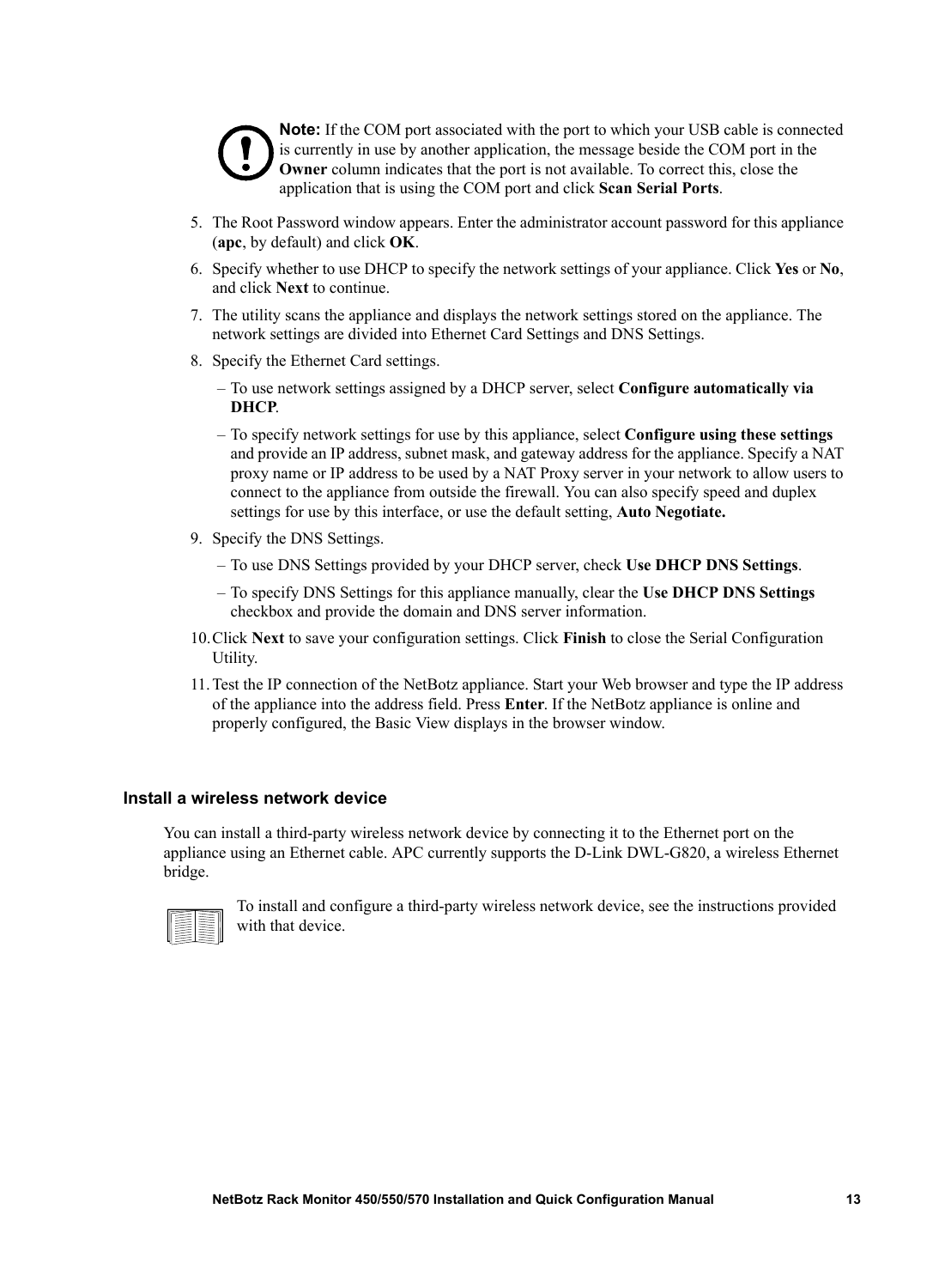### **The NetBotz Configuration Wizard**

Use the Configuration Wizard to configure the following settings on your appliance:

- Domain Name Server Settings
- Clock and Calendar Settings
- Region Settings
- Administrator User ID and Password
- E-Mail Settings
- E-Mail Alert Notification Recipients

The Configuration Wizard downloads the latest available version of BotzWare to your appliance.

When you finish configuring your appliance with the Wizard, your appliance monitors your environment for lack of adequate air flow and for changes in temperature and humidity and detects motion in the area in which the camera is located. Alert conditions detected by any of these sensors generate an e-mail to send to a specified e-mail address.

The Configuration Wizard runs each time you use the Advanced View with your NetBotz appliance until you complete all of the steps in the Wizard or check **Don't Show Configuration Wizard Next Time**. You can run the Wizard again by selecting **Configuration Wizard** from the Advanced View **Tools** dropdown list.

### **Access an Appliance**

#### **Overview**

After the appliance is running on your network, you can access the configured appliance through the Basic View or the Advanced View.

#### **Administrator account user ID and password**

Your NetBotz appliance has a pre-configured Administrator account. The User ID and Password for this account are:

- **User ID:** apc
- **Password:** apc



**Note:** To increase security, be sure to use the Advanced View *Users* task to change the default User ID and Password for the Administrator account.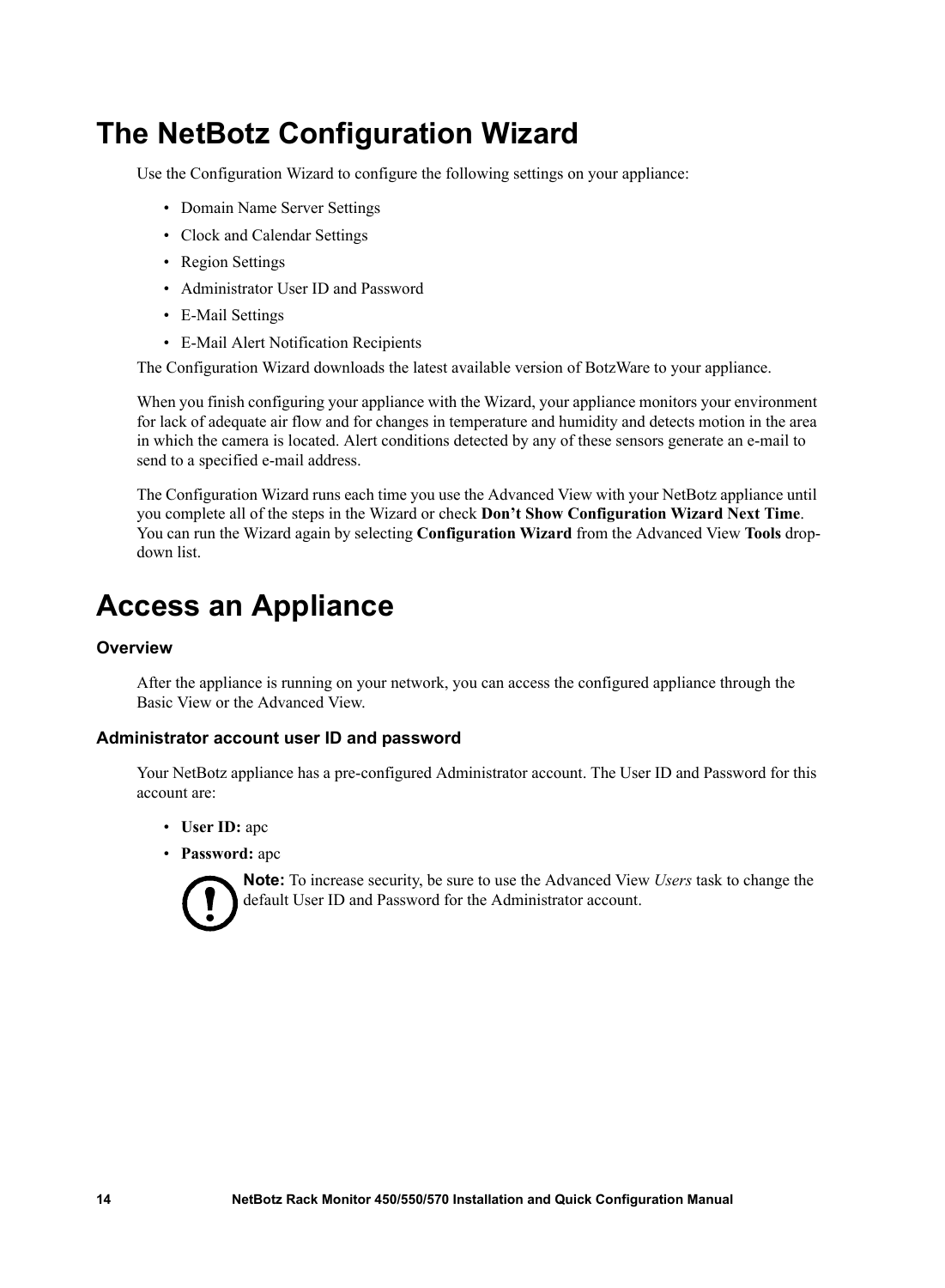#### **Root account user ID and password**

Your NetBotz appliance has a pre-configured root account. The root account is used only for appliance communications that are performed using the USB Console Port, e.g., when you use the Serial Configuration Utility to specify network settings. The default User ID and Password for this account are:

- **User ID:** root
- **Password:** apc



**Note:** You cannot change the root account User ID. To increase security, use the Advanced View *Change Root Password* Tool to change the default root account password.

#### **Lost password recovery**

To recover from a lost password:

- 1. Locate the reset switch on the rear of the appliance, to the right of the AC Line Inlet port.
- 2. Use a thin wire such as a paper clip to press the reset switch for 10 seconds. This causes the system to restart.
- 3. Once the system restarts, log in within two minutes using the default login values:
- For Advanced View:
	- **User ID:** apc
	- **Password:** apc
- For the console:
	- **User ID:** root
	- **Password:** apc

**Note:** If you do not log in within two minutes after holding down the reset switch, you must repeat the procedure.

4. After you log in, change the password to increase security.

#### **Basic View**

Use the Basic View to view the current sensor data, image capture, and other appliance data in an HTML-based interface. Use the Basic View to perform basic appliance configuration. The configuration tasks available from the Basic View are limited and are included for initial appliance installation and setup. This view is provided to allow you to use a Web browser to view appliance status.

For a list of supported Web browsers and versions, see the release notes available on the *Utilty* CD.

#### **Advanced View**

Use the Advanced View to view sensor data, camera images, and other appliance data in a custom Java application. You can also use the Advanced View to generate relay output actions and configure all appliance features. The Advanced View is a stand-alone application that must be installed on a supported network-attached computer.



For more information on the Basic View or the Advanced View, see the *NetBotz Appliance User's Guide*.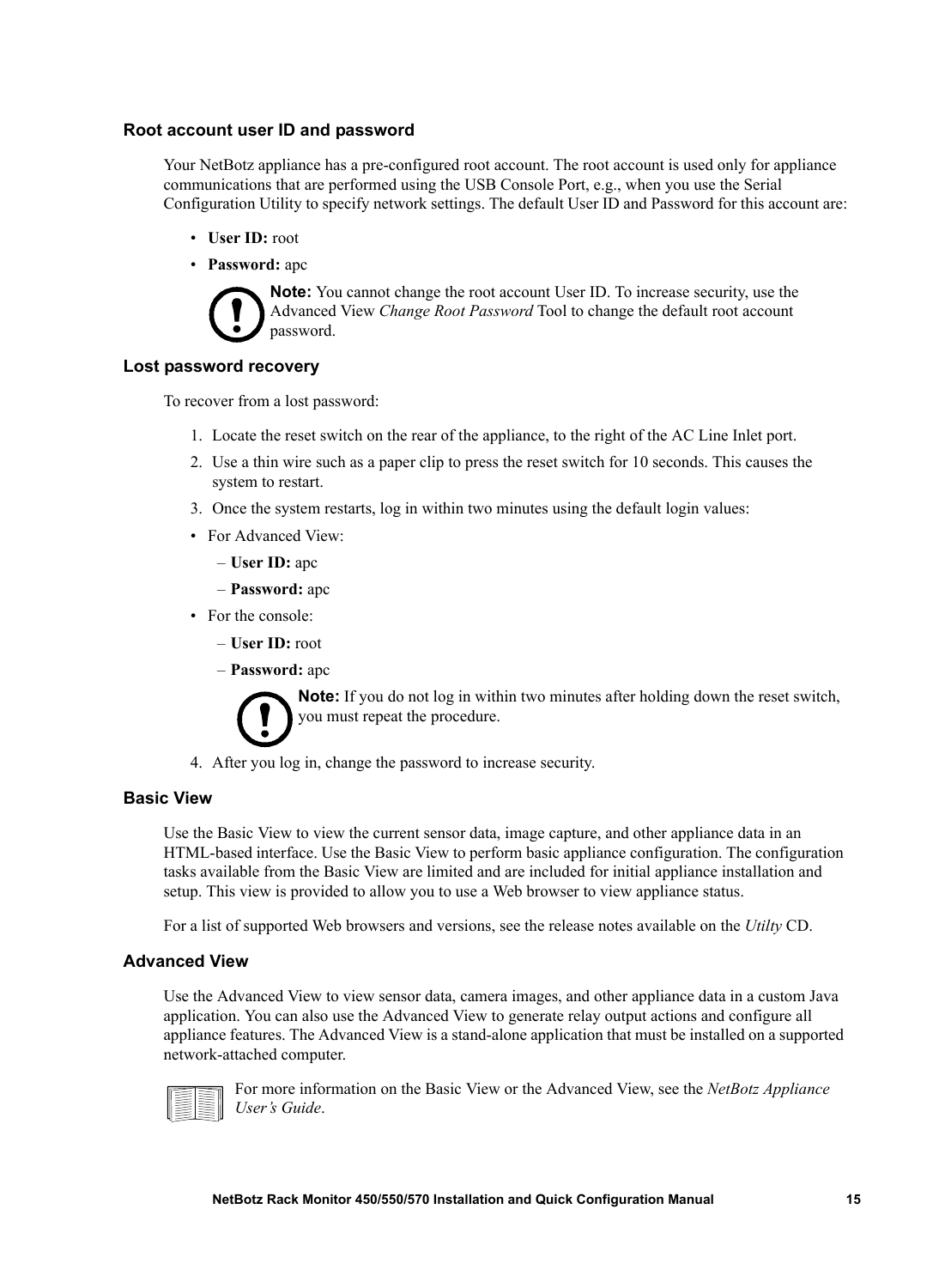### **NetBotz Quick Configuration**

Once you configure, install, and apply power to your appliance, use the Advanced View to perform the following procedures.

- **Configure Appliance Settings:** Configure the appliance Clock, DNS, Region, Network Interface (hostname, NAT proxy, and speed and duplex settings), E-mail Servers, and Proxy settings.
- **Configure Alert Actions:** Configure the Play Audio Alert and Primary E-mail Notification alert actions.

#### **Configure appliance settings**

Open the Advanced View and perform the following Appliance Settings tasks. The icons associated with each task are located in the Configuration pane, in the Appliance Settings region.

- 1. Set the Clock settings. By default, your appliance synchronizes the system clock with the default NTP servers. If network access to these servers is not permitted, double-click on the **Clock** icon and specify your NTP server address or manually specify clock settings.
- 2. Set DNS settings. Double-click the **DNS** icon and specify the DNS Domain and at least one DNS Server address.
- 3. Set the Region settings. Double-click the **Region** icon and set Locale and Time Zone. The default settings are US and Central Standard Time.
- 4. Specify a hostname for your appliance. Double-click on **Network Interfaces** and specify a hostname for your appliance. Optionally, specify a NAT proxy name or IP address to be used by a NAT Proxy server in your network to allow users connect to the appliance from outside the firewall. You can also specify speed and duplex settings for use by this interface, or use the default setting, **Auto Negotiate**.
- 5. Assign a unique User ID and Password to the Administrator account. By default, User ID and Password for the Administrator account are both **apc**. To increase security, double-click the **Users** icon, double-click **NetBotz Admin Account**, and specify a unique User ID and password for the administrator account.
- 6. Set your E-mail Server settings. This is the e-mail server that your appliance uses to deliver e-mail alert notifications. Double-click the **E-mail Servers** icon, and configure the following settings:
	- a. (Optional) Provide a **From** address.
	- b. In the **SMTP server** field, type the hostname or IP address of your SMTP server (for example, mail.yourcompany.com).
	- c. If necessary, specify a **Port** value (25, by default).
	- d. Select an **SSL option** for authentication and certificate verification. Check with your network administrator for further assistance.
	- e. Click **Test E-mail Server**, type in your e-mail address, and click **OK**. An e-mail is sent to your address when an alert is detected. Confirm that you received the test e-mail and continue.
- 7. If your network uses an HTTP or Socks proxy server, double-click the **Proxy** icon and specify your Proxy settings. If you are unsure whether you use an HTTP or Socks proxy, check with your network administrator.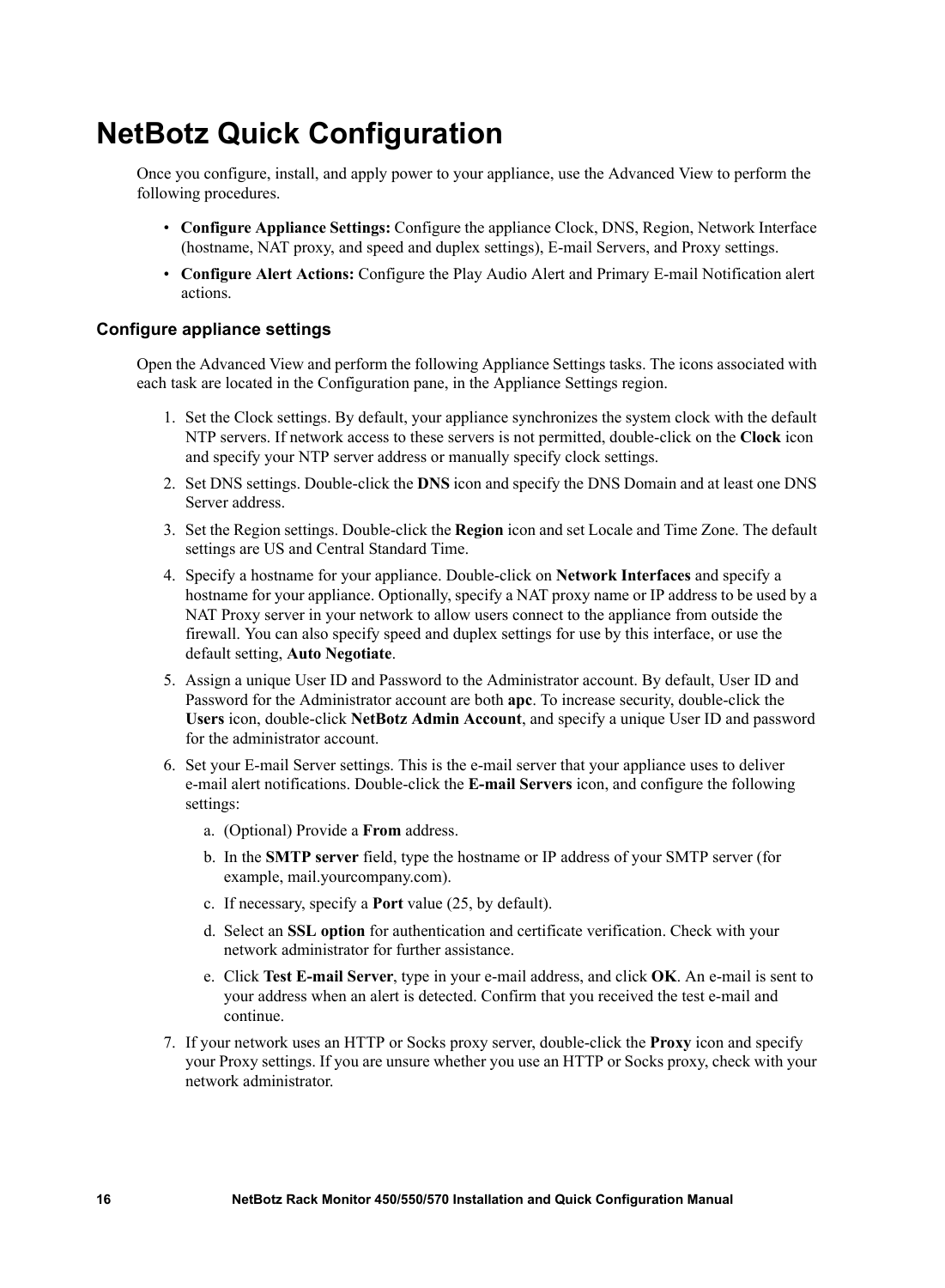#### **Configure alert actions**

You can configure your appliance to play audio alert notifications through the headphone/speaker jack on your Camera Pod 160 or Sensor Pod 120 or to send an e-mail alert notification to your e-mail address when sensor thresholds are violated.

Open the Advanced View and perform the following Pod/Alerts Settings tasks. The icons associated with each task are located in the Configuration pane, in the Pod/Alerts Settings region.

- 1. Open the Alert Actions task. Double-click the **Alert Actions** icon to open the Alert Action Configuration window.
- 2. Click **Add...** to open the Select Alert Action window, select **Play Audio Alert** and click **OK** to open the Add Alert Action window.
- 3. In the **Alert Action Name** field, type a name for this alert action (for example, Play Audio Alert).
- 4. Select your Camera Pod from the **Output Device** drop box. Optionally, adjust the **Volume%** setting.
- 5. Click **OK** to close the Add Alert Action window and continue. Your newly created alert action is included in the list of Alert Actions.
- 6. Select **Primary E-mail Notification** from the list of defined alert actions and click **Edit**.
- 7. Check **Include a sound clip with the alert**. This ensures that any alert e-mailed to you includes a sound clip with any camera images that are delivered. You can disable this option later, if the file size of alert notifications is too large.
- 8. Click **Add...**, type your e-mail address in the Add E-mail Address window, and click **OK**.
- 9. Click **OK** to close the Edit Alert Action window and continue.

10.Click **OK** to close the Alert Action Configuration window.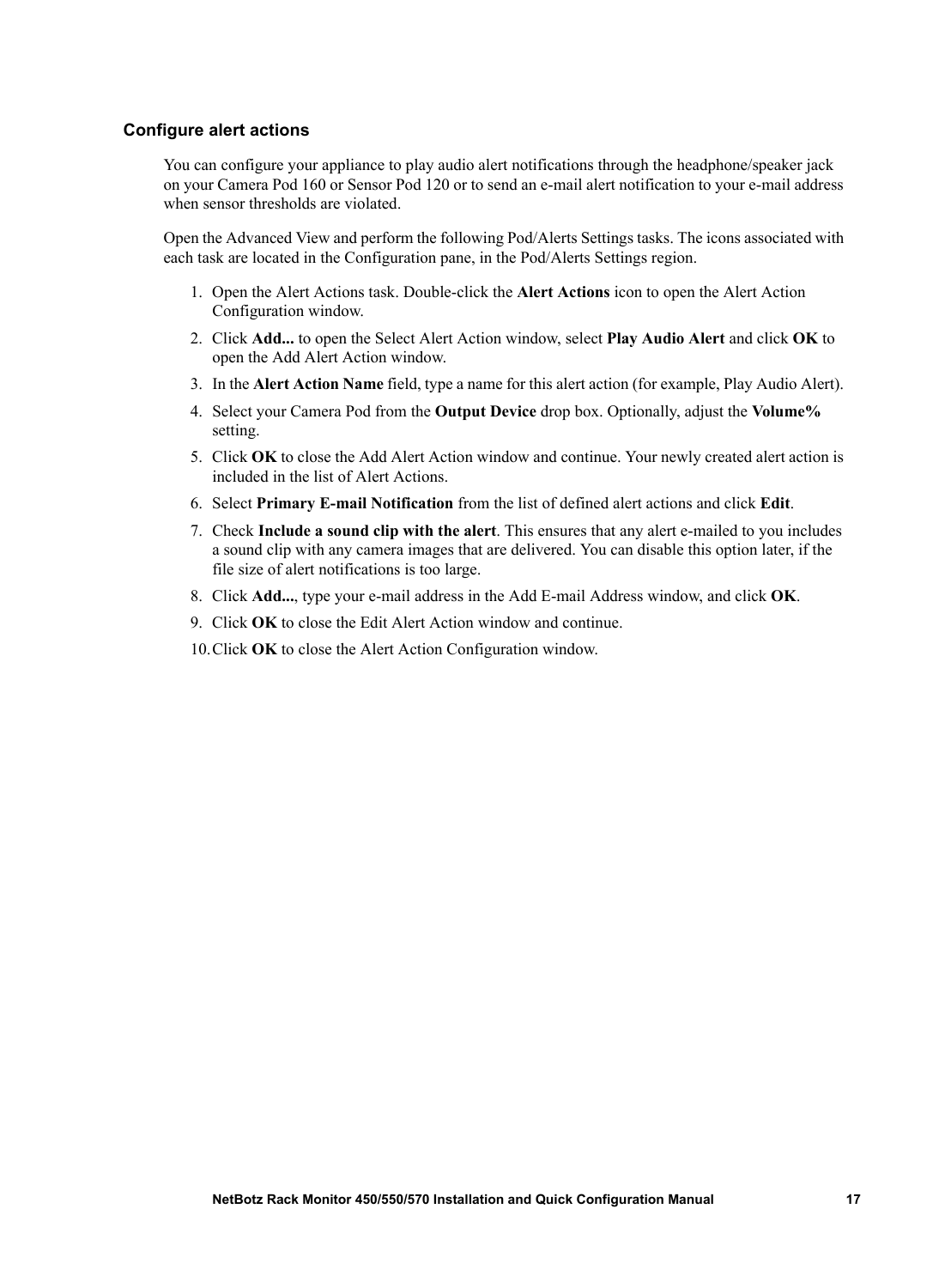## **Upgrade Options**

### **Software Feature Upgrades**

The BotzWare on your appliance can be upgraded using the Upgrade task in the Advanced View. The following software packs can be added to your appliance.

- Advanced Software Pack, which includes the following features:
	- Block out masking for camera images
	- Digitally signed clips
	- Enhanced audio features
	- Detailed appliance location information
	- Increased number of definable users and user capabilities

**Note:** The features of this pack are standard on the NetBotz 570 and 550.

• 5 Node Scanner/IPMI Pack, which provide IPMI and SNMP scanner integration



**Note:** When you upgrade your appliance, the connected pods are automatically updated. If your network includes more than one appliance, you must perform the upgrade on all appliances. Valid data is not available during the upgrade.

### **Hardware Upgrades**

You can upgrade your NetBotz appliance hardware in the following ways:

- Add Camera Pod 160s, Sensor Pod 150s, Sensor Pod 155s, and CCTV Adapter Pod 120s to your NetBotz appliance
- Add a supported USB modem to a USB port on your appliance
- Add a supported USB digital I/O device to a USB port on your appliance
- Add supported USB-to-serial port device on your appliance



**Note:** The NetBotz Rack Monitor 570, NetBotz Rack Monitor 550, and the NetBotz Rack Monitor 450 support the NetBotz Sensor Pod 120 and the NetBotz Camera Pod 120.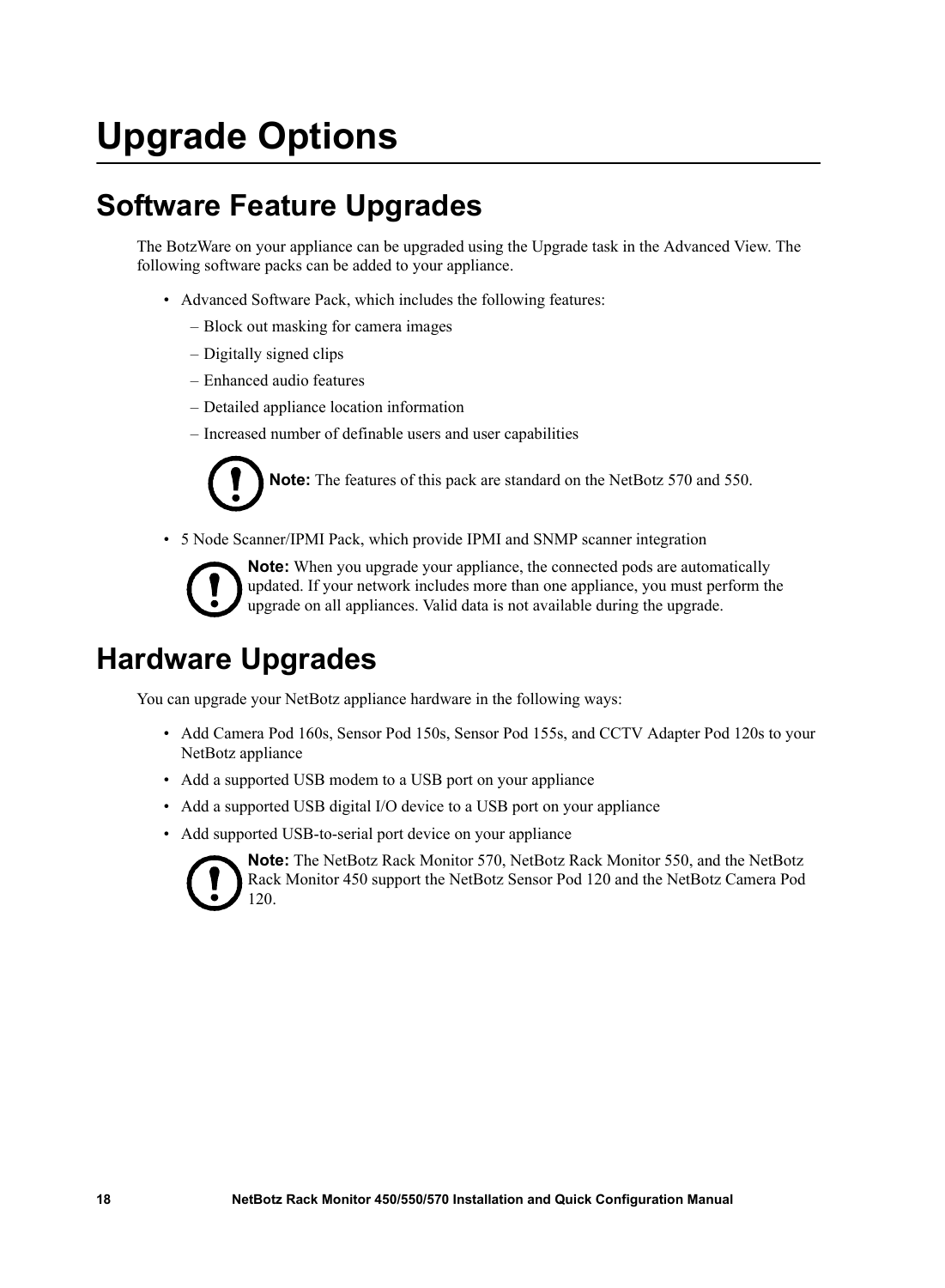#### **Add pods to your appliance**

| Pod Type                                                    | <b>Rack Monitor 570</b> | <b>Rack Monitor 550</b> | <b>Rack Monitor 450</b> |
|-------------------------------------------------------------|-------------------------|-------------------------|-------------------------|
| Camera Pod 160                                              |                         |                         |                         |
| Camera Pod 120                                              | total of 4 pods         | total of 4 pods*        | total of 2 pods         |
| CCTV Adapter Pod 120                                        |                         |                         |                         |
| Sensor Pod 150                                              |                         |                         |                         |
| Sensor Pod 155                                              | total of 12 pods        | total of 12 pods        | total of 2 pods         |
| Sensor Pod 120                                              |                         |                         |                         |
| 4-20 mA Input Pod 120                                       |                         |                         |                         |
| <b>Smoke Sensor</b>                                         | $\mathfrak{D}$          | $\overline{2}$          | $\mathfrak{D}$          |
| AP9520 Temp/Humidity<br>Probe (A-Link)                      | 8                       | 8                       | 8                       |
| * Installing four camera pods requires an external USB hub. |                         |                         |                         |

The NetBotz Rack Monitor supports the following pods:

Camera Pods, Sensor Pod 120s, and 4-20 mA Input Pod 120s can be connected directly to any of the appliance USB ports, or you can connect USB hubs to your appliance and then connect pods to the hub. Hubs can also be daisy chained, and pods can be connected to the daisy-chained hubs as long as the pod is no more than the fifth device in the chain.



**Note:** Due to power requirements, Camera Pod 160s, Sensor Pod 120s,

CCTV Adapter Pod 120s, and 4-20 mA Input Pod 120s **must** be connected either directly to one of the USB ports at the appliance or to a USB hub receiving power from an external source. RS232-based sensors or devices can be connected to unpowered USB hubs.

As pods are connected to your appliance, they automatically appear in the Navigation pane in both the Basic and Advanced View interfaces. Newly added pods are labeled by their pod type and their serial number.

Once a pod is added, you can change its label using either the Basic View or the Advanced View.

• Once connected, CCTV Adapter Pod 120s require additional configuration before they can be used.



For more information, see ["Install and configure a CCTV Adapter Pod 120" on](#page-25-0)  [page 20.](#page-25-0)

• If you connect a pod and then disconnect it, its entry in the Navigation pane in the Advanced View is grayed out. If you reconnect a disconnected pod, its Navigation pane entry becomes active again.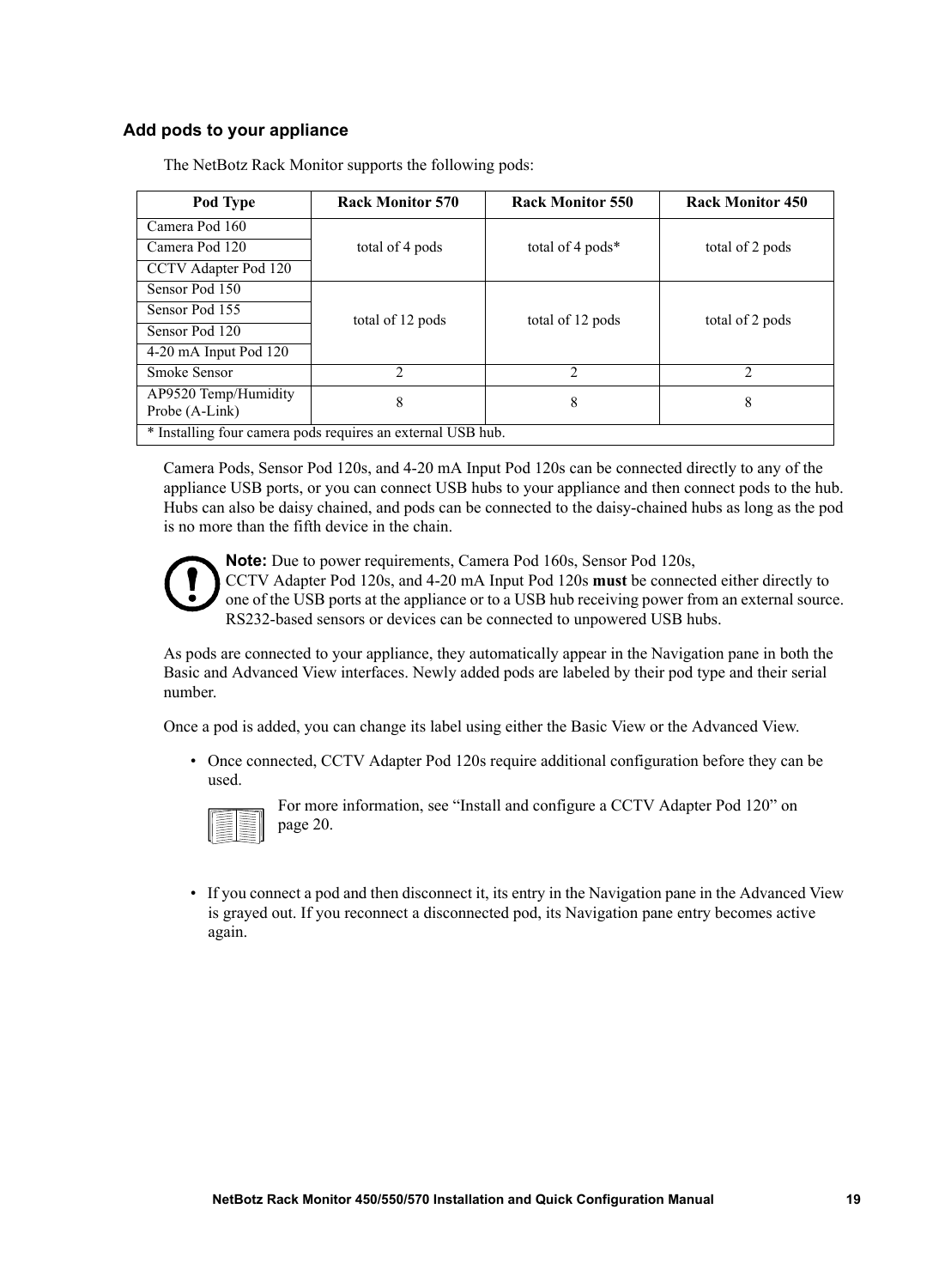<span id="page-25-0"></span>**Install and configure a CCTV Adapter Pod 120.** To install a CCTV Adapter Pod 120, connect your video source to the appropriate DIN, BNC, or RCA video input jack on the pod. Use the USB cable to connect your pod to your NetBotz appliance, or to a USB hub connected to the appliance. To reduce radio frequency noise and emissions from the USB cable, clamp one clamp-on ferrite onto the USB cable within 51-76 mm (2-3 in) of the end that connects to the pod, and the second clamp-on ferrite onto the USB cable within 51-76 mm (2-3 in) of the end that connects to your appliance or to the USB hub.

After you connect your CCTV Adapter Pod 120 and video source to your appliance, use the Advanced View to configure the pod.

To configure your pod:

- 1. Start the Advanced View. From the Appliance drop-down list, select the IP address of the appliance to which you have connected the CCTV Adapter Pod 120. Log in to the appliance using a user account that has administrator privileges. After you log in, confirm that the newly connected CCTV Adapter Pod 120 appears in the Navigation Pane. The default label for CCTV Adapter Pod 120s is CCTV Video Pod *serial*, where *serial* is the serial number of the pod.
- 2. Select the Configuration button and double-click the Camera Pods icon (located in the Pod/ Sensor Settings portion of the Configuration pane).
- 3. In the Camera Pod Configuration pane, select the entry that corresponds to the CCTV Adapter Pod 120 and then click **Capture**.
- 4. The Camera Capture Settings window opens. In addition to the fields that are available when you use this window to configure Camera Pod 160s, one additional control is available when you configure a CCTV Adapter Pod 120:
	- **Video Format:** Used to specify the format in which video is transmitted by the video source. Available selections include: NTSC-M, NTSC-Japan, PAL-B, PAL-D, PAL-G, PAL-H, PAL-I, PAL-M, PAL-N Combination, and SECAM.
- 5. Use the controls in the Camera Capture Settings window to configure the camera and image capture settings for use with the pod. To see an example of an image capture using the currently selected **Video Format**, **Brightness**, **Contrast**, and **Image Quality** settings, click **Apply**. The sample image in the Capture window will be updated using the new values. When you are finished, click **OK** to save your changes to the appliance.

Your video source should now appear in the Advanced View Cameras pane. Once configured, you can use the video source in the same ways you use Camera Pod 160s.

#### **Connect a USB modem**

You can enhance the network communication capabilities of your appliance by connecting a supported USB modem to your appliance. The following USB modems are supported for use with the appliance:

- MultiTech<sup>®</sup> MultiModem<sup>®</sup> GPRS
- MultiTech MultiMobile™ USB
- Option GlobeSurfer® *i*Con

Connect the USB modem to your appliance, or to a USB hub that is connected to the appliance. Once the modem is recognized as a serial port by the appliance, use the Basic View *Setup* view or the Advanced View *Serial Devices* task to specify the modem that is associated with the serial port. Once you specify the modem model, use the Advanced View *PPP/Modem* task to configure your appliance for PPP communications.

To uninstall your USB modem, use the Serial Devices task in the Advanced View to remove the device.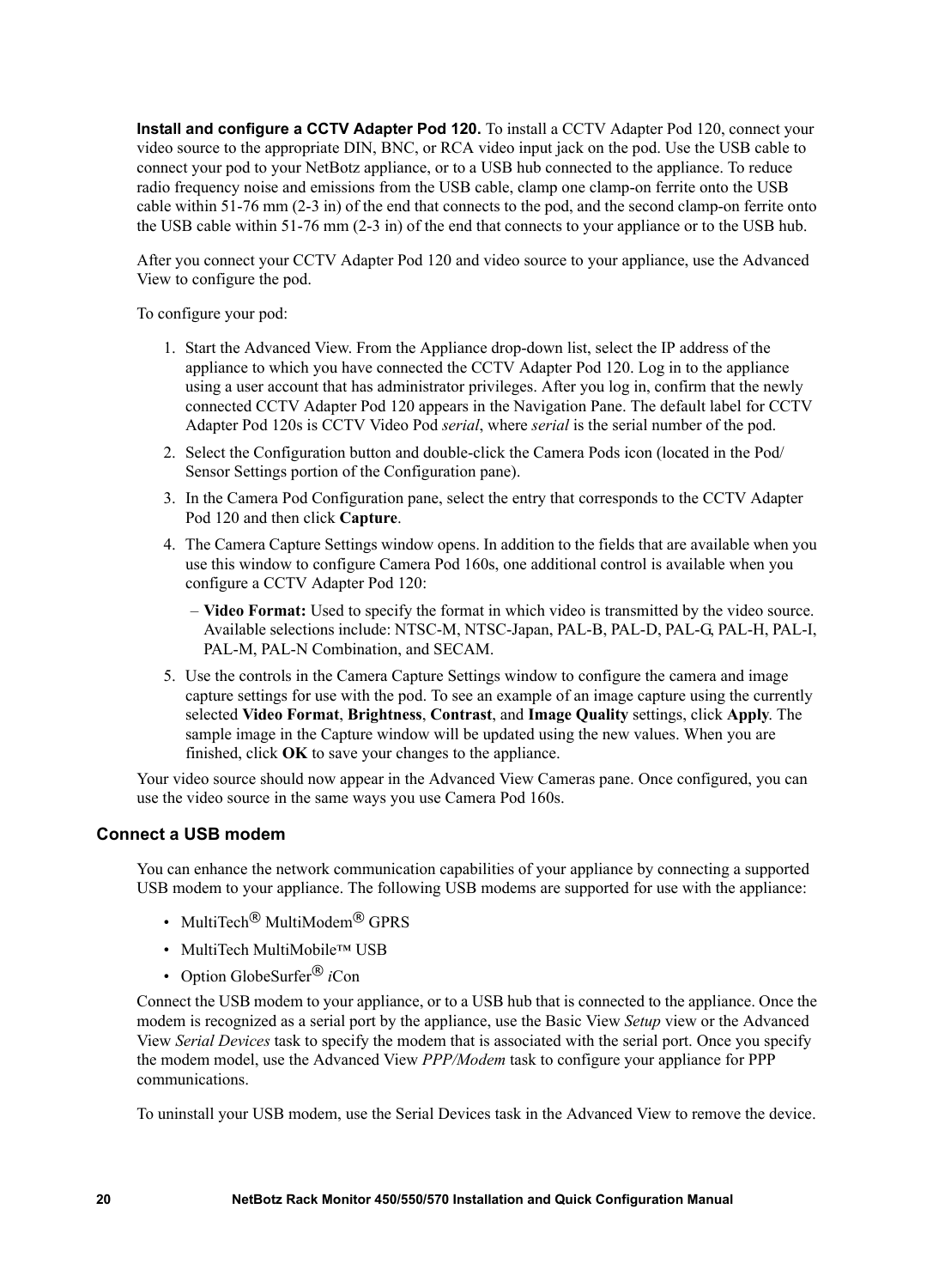#### **Connect a USB digital I/O device**

You can increase the number of dry contact sensors that can be connected to your appliance by connecting a supported USB digital I/O device to your appliance. The following USB digital I/O devices are supported for use with the appliance:

- Sealevel<sup>®</sup> SeaLINK PIO-48 (adds 48 digital I/O connections)
- Sealevel SeaI/O 462U (adds 96 digital I/O connections)
- Sealevel SeaI/O 463U (adds 96 digital I/O connections)
- Sealevel SeaI/O 450U (adds 16 digital I/O connections)

To connect a USB digital I/O device to your appliance:

- 1. Remove power from the appliance.
- 2. Connect the USB digital I/O device to your appliance, or to a USB hub that is connected to the appliance.
- 3. Apply power to the appliance.
- 4. Once the appliance has finished booting up, power for the digital I/O device will be recognized as a serial port by the appliance. Use the Basic View *Setup* view or the Advanced View *Serial Devices* task to specify the digital I/O device that is associated with the serial port.
- 5. Use the Advanced View *Dry Contacts* task to configure any dry contact sensors you have connected to your digital I/O device.

To uninstall your USB digital I/O device, use the Serial Devices task in the Advanced View to remove the device.

#### **Connect an APC Switched Rack PDU**

To connect an APC Switched Rack PDU to your appliance, use a USB-to-serial cable (NBAC0226, available from NetBotz and NetBotz resellers) to add serial ports to your appliance. Connect your USBto-serial cable to your appliance, or to a USB hub that is connected to the appliance.



**Note:** The serial port connector on the USB-to-serial port converter cable is a male connector. If the Rack PDU you are connecting to the cable also has a male connector you will need a female-to-female connector null modem cable or converter block to connect the device to the USB-to-serial cable.

Once you connect the USB-to-serial cable to your appliance, you can connect the Rack PDU to the cable for use with your appliance.

**Supported APC Switched Rack PDUs.** APC Switched Rack PDUs with firmware version 2.74 and lower are supported at this time.

**Install intelligent power strips.** Connect the intelligent power strip to a serial port on your USB-toserial cable. Use the Basic View *Setup* view or the Advanced View *Serial Devices* task to specify which serial port-based sensor you have connected to the appliance.

The sensor readings associated with the device will appear in the Basic and Advanced Views once you complete installation.

To uninstall your intelligent power strip, use the Serial Devices task in the Advanced View to remove the device.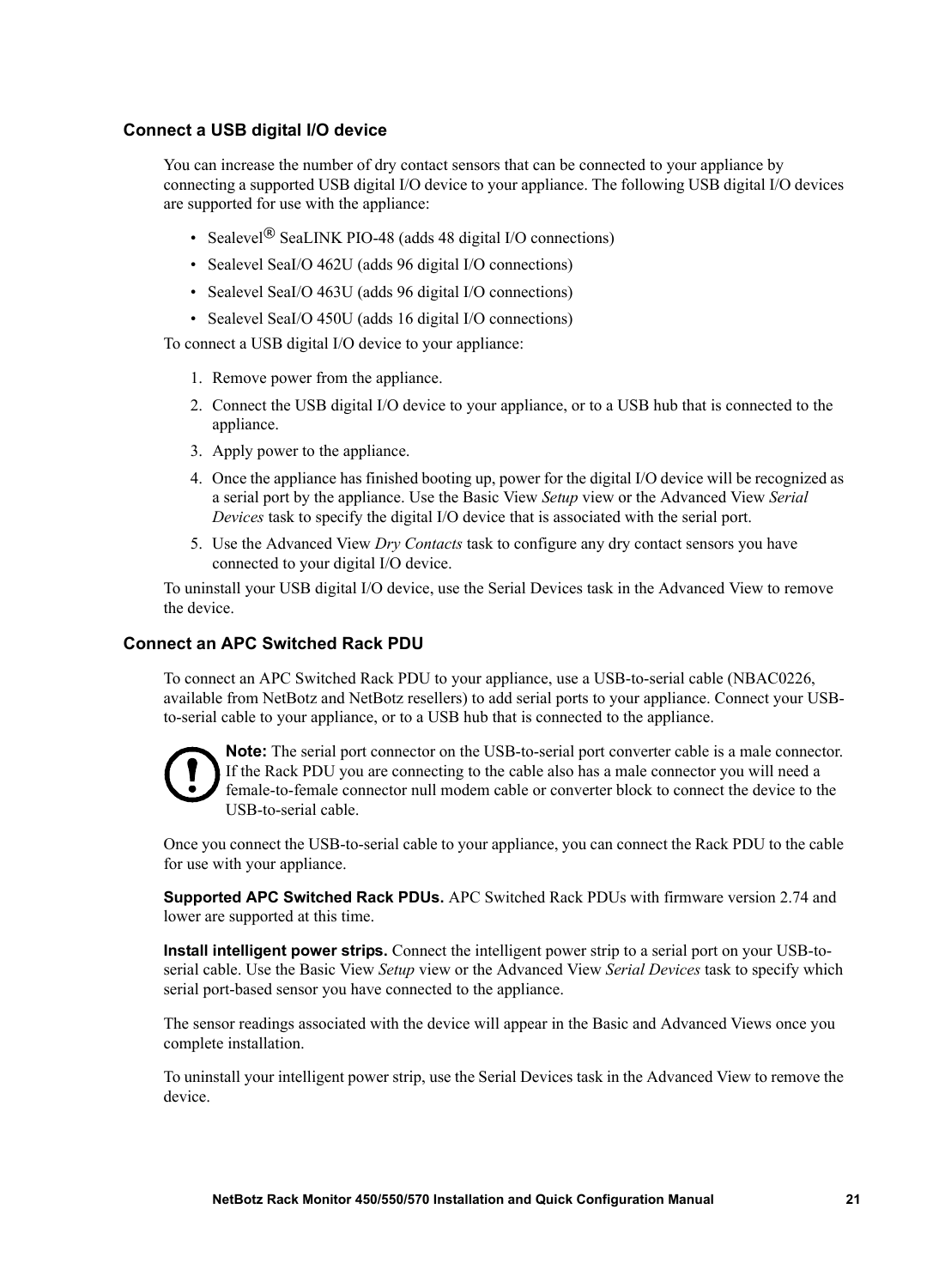#### **Connect external sensors**

To install an external sensor, plug the sensor into an available External Port on any Sensor Pod 150, Sensor Pod 155, or Sensor Pod 120.

**Note:** When connecting a sensor to a Sensor Pod 120, be sure to note both the sensor pod serial number, located on the back of the pod, and the number of the External Port on the pod when you connect the cable. You will need this information when you use the sensor pod task to configure your appliance. The External Port number is printed above the port on the pod.

The female connectors on the NetBotz 120 Sensor Pod units are Version 2, NetBotz DIN standard connectors and can only accept male, Version 2, NetBotz DIN Sensor Cables. The new Version 3 products use standard RJ-45 connectors.

If the external sensor cable is not long enough, use an Extension Cable for External Sensors, available in 15 m (50 ft) and 30 m (100 ft) lengths from your NetBotz reseller, to lengthen the cable.

When you have finished installing external sensors, use the Sensor Pods task to configure the appliance to use the external sensor. Once you configure your appliance, an additional temperature sensor appears in the Sensor Data pane when the pod to which it is connected is selected from the Navigation pane. Use the Advanced View *Sensor Pods* task to specify thresholds for this external sensor.

## **Disposal**



**Warning:** NetBotz Rack Monitor appliances contain non-replaceable, lithium coin-cell batteries. Do not attempt to replace the battery. Please take the battery into consideration when disposing of the appliance.

## **Clean the NetBotz 450/550/570**

To clean the device, gently wipe surfaces with a clean, dry cloth.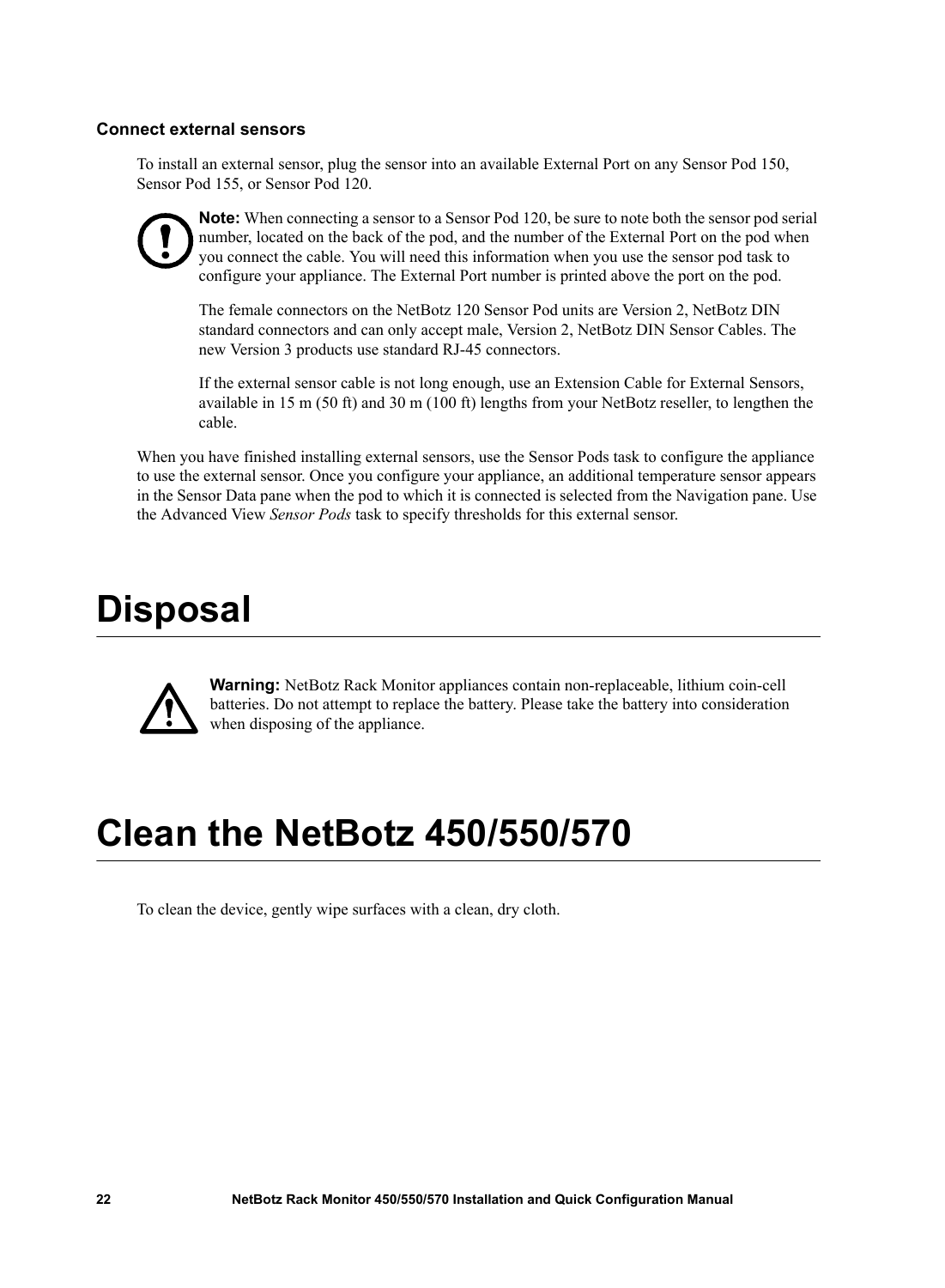## <span id="page-28-0"></span>**Specifications**

#### **Electrical**

| Input voltage, nominal                                                 | 100-240 VAC; 50/60 Hz                                                                |
|------------------------------------------------------------------------|--------------------------------------------------------------------------------------|
| Maximum total current draw<br>Rack Monitor 450/550<br>Rack Monitor 570 | 1A<br>2A                                                                             |
| <b>Physical</b>                                                        |                                                                                      |
| Dimensions (H x W x D)                                                 | 43.5 x 432.0 x 93.0 mm (1.7 x 17.0 x 3.7 in)                                         |
| Weight<br>Rack Monitor 450/550<br>Rack Monitor 570                     | $1.40 \text{ kg} (3.09 \text{ lb})$<br>1.47 kg (3.24 lb)                             |
| <b>Environmental</b>                                                   |                                                                                      |
| Elevation (above MSL)<br>Operating<br>Storage                          | 0 to 3000 m (0 to 10,000 ft)<br>0 to 15 000 m (0 to 50,000 ft)                       |
| Temperature<br>Operating<br>Storage                                    | 0 to 40 $\rm{^{\circ}C}$ (32 to 104 $\rm{^{\circ}F}$ )<br>$-15$ to 65°C (5 to 149°F) |
| Humidity<br>Operating<br>Storage                                       | 0 to 95%, non-condensing<br>0 to 95%, non-condensing                                 |

#### **Output Voltages**

| 75 mA total for 12 V and 24 V load<br>Current<br>A-Link 24V (Rack Monitor 450/550)<br>560 mA | Voltages                      | 12 VDC or 24 VDC  |
|----------------------------------------------------------------------------------------------|-------------------------------|-------------------|
|                                                                                              | A-Link 24V (Rack Monitor 570) | $1000 \text{ mA}$ |

#### **Compliance**

Immunity/Emissions CE, C-UL tested to CSA C22.2 No. 60950-1-3, UL 60950-1, FCC Part 15 Class A, ICES-003 Class A, VCCI Class A, EN 55022 Class A, EN 55024, EN 61000-3-2, EN 61000-3-3, AS/NZS CISPR 22, VDE tested to EN 60950–1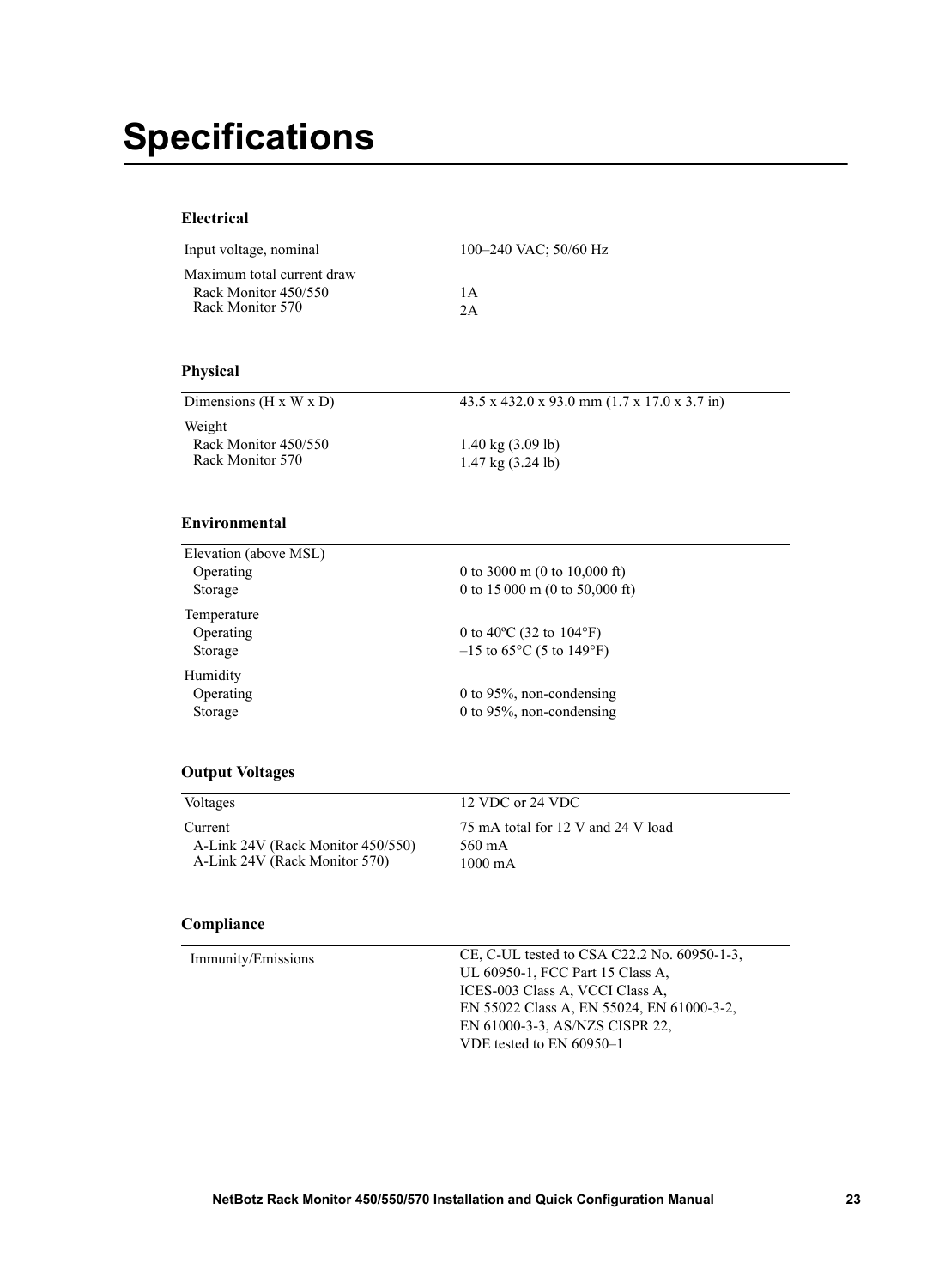### **Two-Year Factory Warranty**

This warranty applies only to the products you purchase for your use in accordance with this manual.

#### **Terms of warranty**

APC warrants its products to be free from defects in materials and workmanship for a period of two years from the date of purchase. APC will repair or replace defective products covered by this warranty. This warranty does not apply to equipment that has been damaged by accident, negligence or misapplication or has been altered or modified in any way. Repair or replacement of a defective product or part thereof does not extend the original warranty period. Any parts furnished under this warranty may be new or factory-remanufactured.

#### **Non-transferable warranty**

[This warranty extends only to the original purchaser who must have properly registered the product. The](http://www.apc.com)  [product may be registered at the APC Web site,](http://www.apc.com) **www.apc.com**.

#### **Exclusions**

APC shall not be liable under the warranty if its testing and examination disclose that the alleged defect in the product does not exist or was caused by end user's or any third person's misuse, negligence, improper installation or testing. Further, APC shall not be liable under the warranty for unauthorized attempts to repair or modify wrong or inadequate electrical voltage or connection, inappropriate on-site operation conditions, corrosive atmosphere, repair, installation, exposure to the elements, Acts of God, fire, theft, or installation contrary to APC recommendations or specifications or in any event if the APC serial number has been altered, defaced, or removed, or any other cause beyond the range of the intended use.

**THERE ARE NO WARRANTIES, EXPRESS OR IMPLIED, BY OPERATION OF LAW OR OTHERWISE, OF PRODUCTS SOLD, SERVICED OR FURNISHED UNDER THIS AGREEMENT OR IN CONNECTION HEREWITH. APC DISCLAIMS ALL IMPLIED WARRANTIES OF MERCHANTABILITY, SATISFACTION AND FITNESS FOR A PARTICULAR PURPOSE. APC EXPRESS WARRANTIES WILL NOT BE ENLARGED, DIMINISHED, OR AFFECTED BY AND NO OBLIGATION OR LIABILITY WILL ARISE OUT OF, APC RENDERING OF TECHNICAL OR OTHER ADVICE OR SERVICE IN CONNECTION WITH THE PRODUCTS. THE FOREGOING WARRANTIES AND REMEDIES ARE EXCLUSIVE AND IN LIEU OF ALL OTHER WARRANTIES AND REMEDIES. THE WARRANTIES SET FORTH ABOVE CONSTITUTE APC'S SOLE LIABILITY AND PURCHASER'S EXCLUSIVE REMEDY FOR ANY BREACH OF SUCH WARRANTIES. APC WARRANTIES EXTEND ONLY TO PURCHASER AND ARE NOT EXTENDED TO ANY THIRD PARTIES.**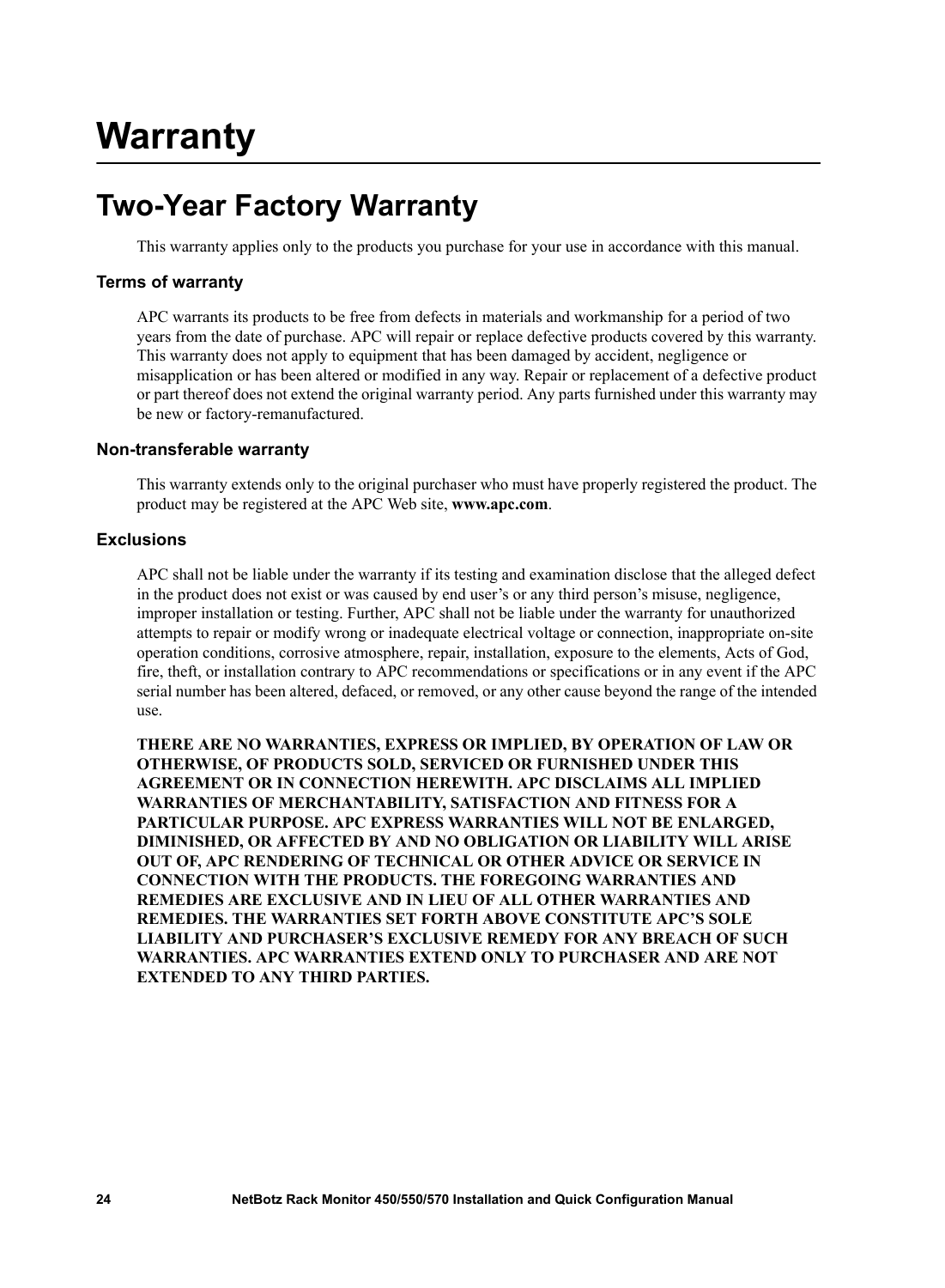**IN NO EVENT SHALL APC, ITS OFFICERS, DIRECTORS, AFFILIATES OR EMPLOYEES BE LIABLE FOR ANY FORM OF INDIRECT, SPECIAL, CONSEQUENTIAL OR PUNITIVE DAMAGES, ARISING OUT OF THE USE, SERVICE OR INSTALLATION, OF THE PRODUCTS, WHETHER SUCH DAMAGES ARISE IN CONTRACT OR TORT, IRRESPECTIVE OF FAULT, NEGLIGENCE OR STRICT LIABILITY OR WHETHER APC HAS BEEN ADVISED IN ADVANCE OF THE POSSIBILITY OF SUCH DAMAGES. SPECIFICALLY, APC IS NOT LIABLE FOR ANY COSTS, SUCH AS LOST PROFITS OR REVENUE, LOSS OF EQUIPMENT, LOSS OF USE OF EQUIPMENT, LOSS OF SOFTWARE, LOSS OF DATA, COSTS OF SUBSTITUENTS, CLAIMS BY THIRD PARTIES, OR OTHERWISE.**

#### **NO SALESMAN, EMPLOYEE OR AGENT OF APC IS AUTHORIZED TO ADD TO OR VARY THE TERMS OF THIS WARRANTY. WARRANTY TERMS MAY BE MODIFIED, IF AT ALL, ONLY IN WRITING SIGNED BY AN APC OFFICER AND LEGAL DEPARTMENT.**

#### **Warranty claims**

[Customers with warranty claims issues may access the APC customer support network through the](http://www.apc.com/support)  [Support page of the APC Web site,](http://www.apc.com/support) **www.apc.com/support**. Select your country from the country selection pull-down menu at the top of the Web page. Select the Support tab to obtain contact information for customer support in your region.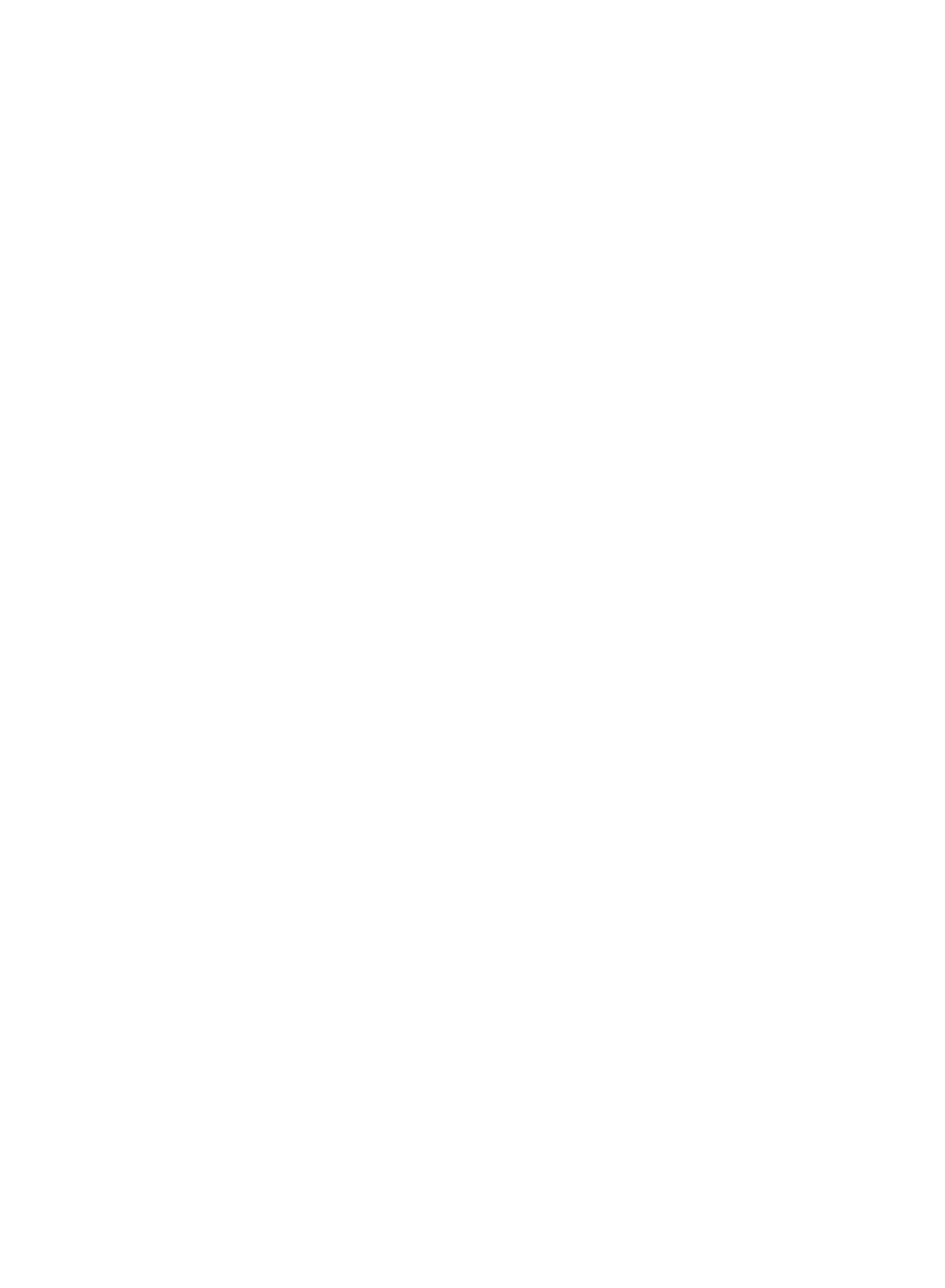### <span id="page-32-0"></span>**Radio Frequency Interference**



**Changes or modifications to this unit not expressly approved by the party responsible for compliance could void the user's authority to operate this equipment.**

### <span id="page-32-1"></span>**USA—FCC**

This equipment has been tested and found to comply with the limits for a Class A digital device, pursuant to part 15 of the FCC Rules. These limits are designed to provide reasonable protection against harmful interference when the equipment is operated in a commercial environment. This equipment generates, uses, and can radiate radio frequency energy and, if not installed and used in accordance with this user manual, may cause harmful interference to radio communications. Operation of this equipment in a residential area is likely to cause harmful interference. The user will bear sole responsibility for correcting such interference.

After an electrostatic discharge (ESD) event, the appliance may require up to 2 minutes to restart services that are necessary for normal operation. During this time, the Web interface of the appliance will be unavailable. If any necessary services or devices external to the appliance, such as a DHCP server, were affected by the ESD event, these devices also need to restart properly.

#### <span id="page-32-2"></span>**Canada—ICES**

This Class A digital apparatus complies with Canadian ICES-003.

*Cet appareil numérique de la classe A est conforme à la norme NMB-003 du Canada.*

#### <span id="page-32-3"></span>**Japan—VCCI**

This is a Class A product based on the standard of the Voluntary Control Council for Interference by Information Technology Equipment (VCCI). If this equipment is used in a domestic environment, radio disturbance may occur, in which case, the user may be required to take corrective actions.

この装置は、情報処理装置等電波障害自主規制協議会(VCCI)の基準 に基づくクラス A 情報技術装置です。この装置を家庭環境で使用すると、電波 妨害を引き起こすことがあります。この場合には、使用者が適切な対策を講ず るように要求されることがあります。

#### <span id="page-32-4"></span>**Taiwan—BSMI**

警告使用者 : 這是甲類的資訊產品 , 在居住的 環境中使用時 , 可能會造成射頻 干擾 , 在這種情況下 , 使用者會 被要求採取某些適當的對策。

#### <span id="page-32-5"></span>**Australia and New Zealand**

**Attention:** This is a Class A product. In a domestic environment this product may cause radio interference in which case the user may be required to take adequate measures.

#### <span id="page-32-6"></span>**European Union**

This product is in conformity with the protection requirements of EU Council Directive 2004/108/EC on the approximation of the laws of the Member States relating to electromagnetic compatibility. APC cannot accept responsibility for any failure to satisfy the protection requirements resulting from an unapproved modification of the product.

This product has been tested and found to comply with the limits for Class A Information Technology Equipment according to CISPR 22/European Standard EN 55022. The limits for Class A equipment were derived for commercial and industrial environments to provide a reasonable protection against interference with licensed communication equipment.

**Attention:** This is a Class A product. In a domestic environment this product may cause radio interference in which case the user may be required to take adequate measures.